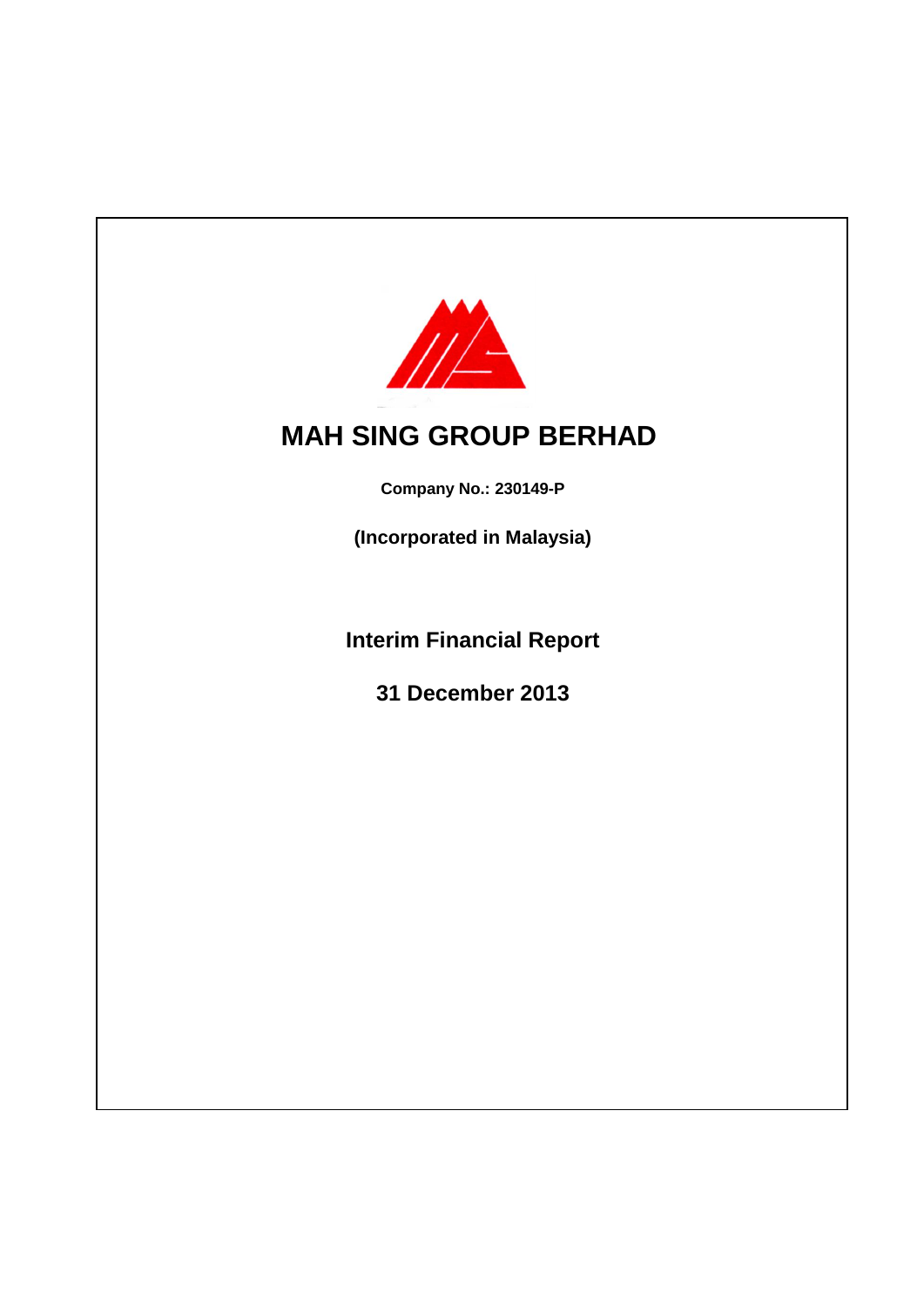# **MAH SING GROUP BERHAD**

**Company No.: 230149-P (Incorporated in Malaysia)**

**Interim Financial Report - 31 December 2013**

|                                                                                                     | Page No.     |
|-----------------------------------------------------------------------------------------------------|--------------|
| <b>Condensed Consolidated Statements Of Financial Position</b>                                      | 1            |
| <b>Condensed Consolidated Statements of Profit or Loss</b>                                          | $\mathbf{2}$ |
| <b>Condensed Consolidated Statements of Profit or Loss and</b><br><b>Other Comprehensive Income</b> | 3            |
| <b>Condensed Consolidated Statements Of Changes In Equity</b>                                       | 4            |
| <b>Condensed Consolidated Statements Of Cash Flow</b>                                               | $5 - 6$      |
| <b>Notes To The Interim Financial Report</b>                                                        | 7 - 17       |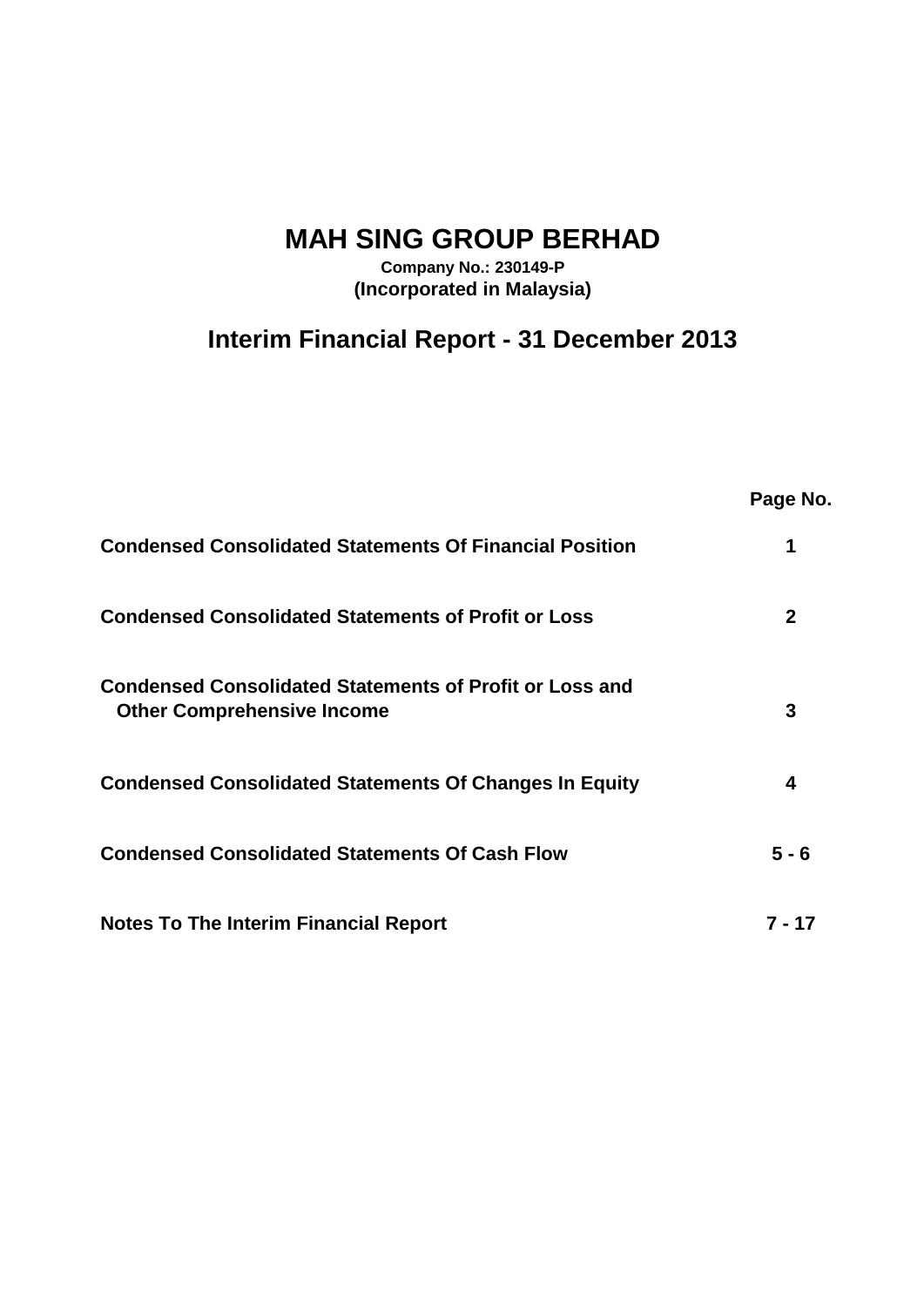### **CONDENSED CONSOLIDATED STATEMENTS OF FINANCIAL POSITION As at 31 December 2013**

*(The figures have been audited)*

|                                                                            | AS AT         | AS AT         |
|----------------------------------------------------------------------------|---------------|---------------|
|                                                                            | 31/12/2013    | 31/12/2012    |
|                                                                            | <b>RM'000</b> | <b>RM'000</b> |
| <b>ASSETS</b>                                                              |               |               |
| <b>Non-current Assets</b>                                                  |               |               |
| Property, plant and equipment                                              | 114,146       | 101,483       |
| Prepaid lease payments                                                     | 7,173         | 7,249         |
| Investment properties                                                      | 86,194        | 71,126        |
| Land held for property development                                         | 543,794       | 419,280       |
| Intangible assets                                                          | 11,499        | 12,541        |
| Deferred tax assets                                                        | 75,496        | 64,456        |
|                                                                            | 838,302       | 676,135       |
| <b>Current Assets</b>                                                      |               |               |
| Property development costs                                                 | 2,258,641     | 1,885,233     |
| Inventories                                                                | 76,225        | 39,722        |
| Trade and other receivables                                                | 581,748       | 398,031       |
| Current tax assets                                                         | 6,545         | 6,505         |
| Deposits, cash and bank balances                                           | 822,290       | 589,460       |
|                                                                            | 3,745,449     | 2,918,951     |
| <b>TOTAL ASSETS</b>                                                        | 4,583,751     | 3,595,086     |
|                                                                            |               |               |
| <b>EQUITY AND LIABILITIES</b>                                              |               |               |
| Equity Attributable to Equity Holders of the Company                       |               |               |
| Share capital                                                              | 706,807       | 419,934       |
| Share premium                                                              | 331,716       | 140,287       |
| Other reserves                                                             | 79,743        | 30,889        |
| Retained earnings                                                          | 834,026       | 653,787       |
|                                                                            | 1,952,292     | 1,244,897     |
| Non-controlling interests                                                  | 10,987        | 10,104        |
| <b>Total Equity</b>                                                        | 1,963,279     | 1,255,001     |
|                                                                            |               |               |
| <b>Non-current Liabilities</b>                                             |               |               |
| Redeemable convertible secured bonds                                       | 283,720       | 275,785       |
| Term Ioans                                                                 | 756,470       | 590,400       |
| Long term and deferred payables                                            | 84,729        | 57,974        |
| Deferred tax liabilities                                                   | 19,160        | 21,973        |
|                                                                            | 1,144,079     | 946,132       |
|                                                                            |               |               |
| <b>Current Liabilities</b>                                                 |               |               |
| Trade and other payables                                                   | 1,370,262     | 1,314,428     |
| Term Ioans                                                                 | 74,922        | 28,675        |
| Short term borrowings                                                      | 8,988         | 11,305        |
| <b>Bank overdrafts</b>                                                     | 340           | 519           |
| <b>Current tax liabilities</b>                                             |               |               |
|                                                                            | 21,881        | 39,026        |
|                                                                            | 1,476,393     | 1,393,953     |
| <b>Total Liabilities</b>                                                   |               |               |
| <b>TOTAL EQUITY AND LIABILITIES</b>                                        | 2,620,472     | 2,340,085     |
|                                                                            | 4,583,751     | 3,595,086     |
|                                                                            |               |               |
| Net assets per share attributable to equity holders of the<br>Company (RM) |               |               |
|                                                                            | 1.38          | 1.48          |

The Condensed Consolidated Statements of Financial Position should be read in conjunction with the audited financial statements for the financial year ended 31 December 2012 and the accompanying explanatory notes attached to the interim financial report.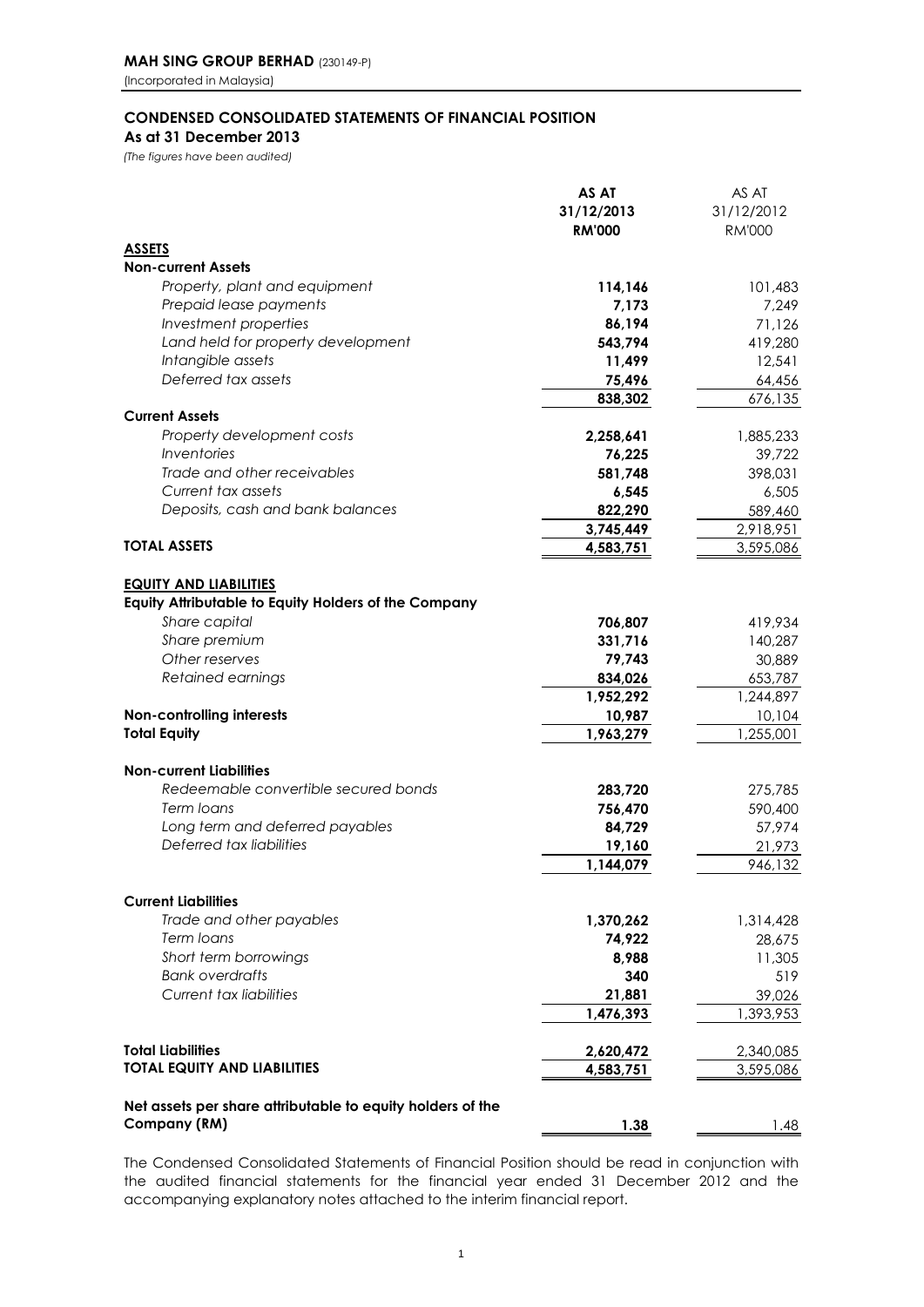# **CONDENSED CONSOLIDATED STATEMENTS OF PROFIT OR LOSS**

## **For the financial year ended 31 December 2013**

*(The figures have been audited)*

|                                | 3 months ended |               | Year ended    |               |  |  |
|--------------------------------|----------------|---------------|---------------|---------------|--|--|
|                                | 31/12/2013     | 31/12/2012    | 31/12/2013    | 31/12/2012    |  |  |
|                                | <b>RM'000</b>  | <b>RM'000</b> | <b>RM'000</b> | <b>RM'000</b> |  |  |
| Revenue                        | 570,207        | 441,442       | 2,005,596     | 1,775,260     |  |  |
| Cost of sales                  | (406, 757)     | (303, 931)    | (1, 396, 936) | (1,252,001)   |  |  |
| Gross profit                   | 163,450        | 137,511       | 608,660       | 523,259       |  |  |
| Other income                   | 345            | 12,530        | 24,387        | 35,975        |  |  |
| Selling and marketing expenses | (40,095)       | (41, 502)     | (122, 771)    | (96, 125)     |  |  |
| Administrative expenses        | (33, 599)      | (32,081)      | (136, 424)    | (117, 598)    |  |  |
| Other operating expenses       |                | (4,958)       | (5, 104)      | (32, 217)     |  |  |
| Interest income                | 2,044          | 1,516         | 6,013         | 4,431         |  |  |
| Finance costs                  | (1,000)        | (732)         | (3, 257)      | (2,202)       |  |  |
| Profit before tax              | 91,145         | 72,284        | 371,504       | 315,523       |  |  |
| Income tax expense             | (21, 371)      | (16,930)      | (92, 243)     | (83, 755)     |  |  |
| Profit for the year            | 69,774         | 55,354        | 279,261       | 231,768       |  |  |
| Profit attributable to:        |                |               |               |               |  |  |
| Equity holders of the Company  | 70,698         | 55,399        | 280,616       | 230,617       |  |  |
| Non-controlling interests      | (924)          | (45)          | (1, 355)      | 1,151         |  |  |
|                                | 69,774         | 55,354        | 279,261       | 231,768       |  |  |

Earnings per share attributable to equity holders of the Company:

| - Basic (sen)   | Note B <sub>13</sub> | 5.09 | 4.98 | 21.52 | 20.82 |
|-----------------|----------------------|------|------|-------|-------|
|                 |                      |      |      |       |       |
| - Diluted (sen) | Note B <sub>13</sub> | 4.35 | 4.92 | 19.85 | 20.55 |

The Condensed Consolidated Statements of Profit or Loss should be read in conjunction with the audited financial statements for the financial year ended 31 December 2012 and the accompanying explanatory notes attached to the interim financial report.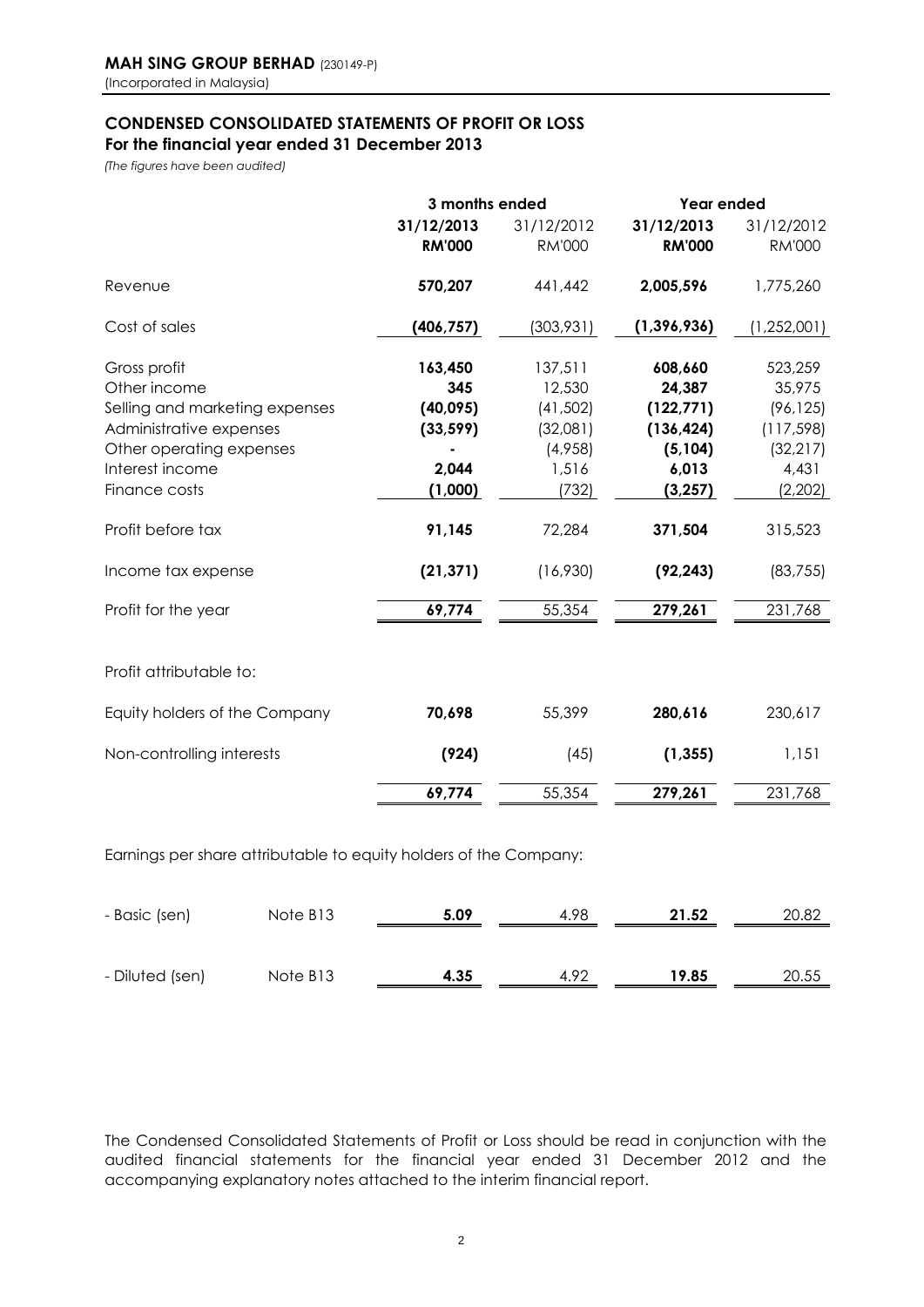## **CONDENSED CONSOLIDATED STATEMENTS OF PROFIT OR LOSS AND OTHER COMPREHENSIVE INCOME For the financial year ended 31 December 2013**

*(The figures have been audited)*

|                                                                   | 3 months ended              |                             | Year ended                  |                             |  |
|-------------------------------------------------------------------|-----------------------------|-----------------------------|-----------------------------|-----------------------------|--|
|                                                                   | 31/12/2013<br><b>RM'000</b> | 31/12/2012<br><b>RM'000</b> | 31/12/2013<br><b>RM'000</b> | 31/12/2012<br><b>RM'000</b> |  |
| Profit for the year                                               | 69,774                      | 55,354                      | 279,261                     | 231,768                     |  |
| Other comprehensive income                                        |                             |                             |                             |                             |  |
| Item that may be reclassified subsequently                        |                             |                             |                             |                             |  |
| to profit or loss:                                                |                             |                             |                             |                             |  |
| Foreign currency translation difference<br>for foreign operations | 93                          | (4)                         | 2,126                       | (995)                       |  |
| Other comprehensive income for the year                           | 93                          | (4)                         | 2,126                       | (995)                       |  |
| Total comprehensive income for the year                           | 69,867                      | 55,350                      | 281,387                     | 230,773                     |  |
| Total comprehensive income attributable to:                       |                             |                             |                             |                             |  |
| Equity holders of the Company                                     | 70,760                      | 55,396                      | 282,072                     | 229,995                     |  |
| Non-controlling interests                                         | (893)                       | (46)                        | (685)                       | 778                         |  |
|                                                                   | 69,867                      | 55,350                      | 281,387                     | 230,773                     |  |

The Condensed Consolidated Statements of Profit or Loss and Other Comprehensive Income should be read in conjunction with the audited financial statements for the financial year ended 31 December 2012 and the accompanying explanatory notes attached to the interim financial report.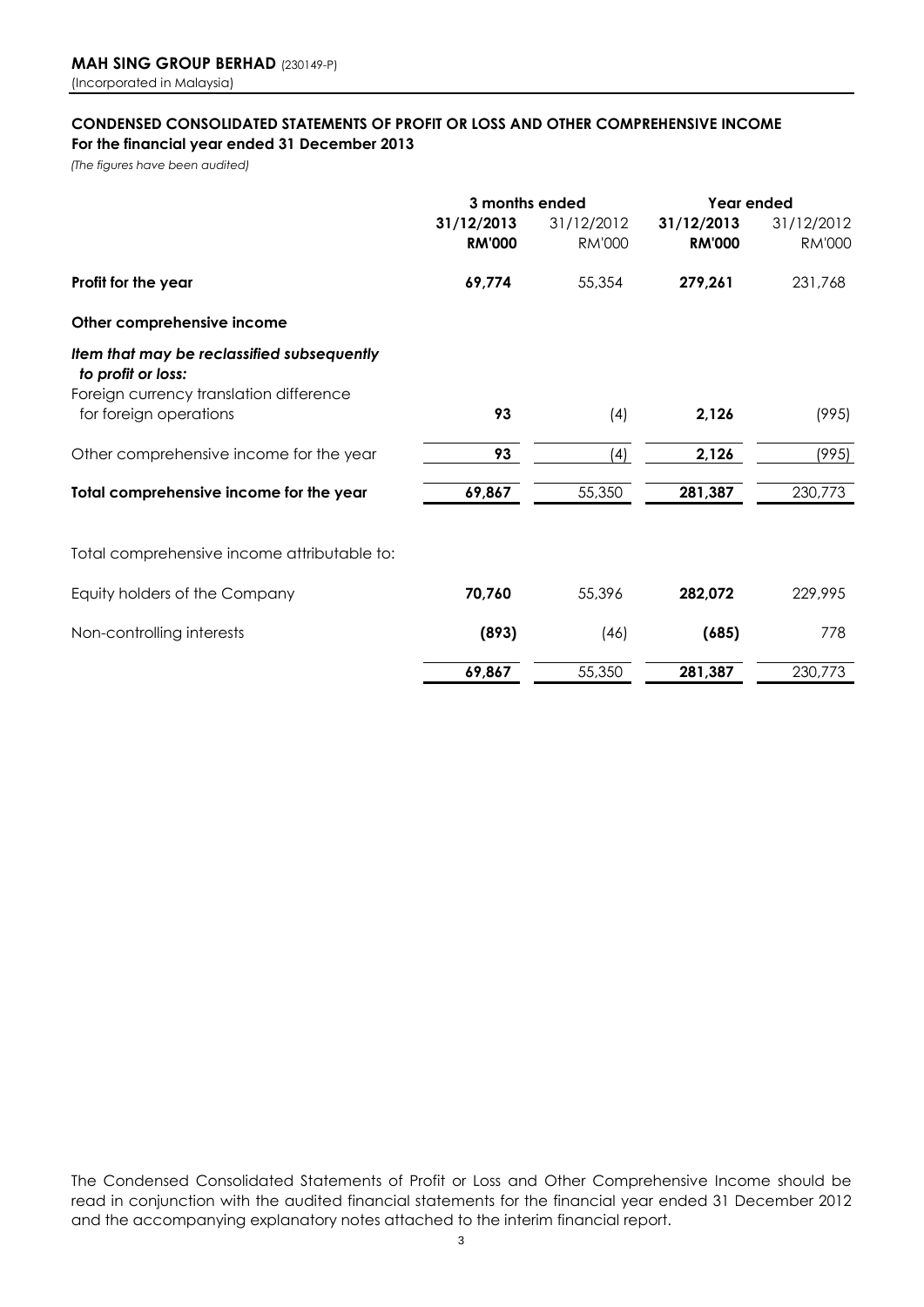### **CONDENSED CONSOLIDATED STATEMENTS OF CHANGES IN EQUITY**

### **For the financial year ended 31 December 2013**

*(The figures have been audited)*

|                                                                                                                                        |                            | Attributable to equity holders of the Company |                                                |                                  |                                                    |                  |                         |                              |                                                    |                              |
|----------------------------------------------------------------------------------------------------------------------------------------|----------------------------|-----------------------------------------------|------------------------------------------------|----------------------------------|----------------------------------------------------|------------------|-------------------------|------------------------------|----------------------------------------------------|------------------------------|
|                                                                                                                                        |                            |                                               |                                                | <b>Non-Distributable</b>         |                                                    |                  | <b>Distributable</b>    |                              |                                                    |                              |
| 12 months ended 31 December 2013                                                                                                       | Share<br>capital           | Share<br>premium                              | Equity-settled<br>employees<br>benefit reserve | Warrants<br>reserve              | Exchange<br>fluctuation<br>reserve                 | Other<br>reserve | Retained<br>earnings    | Total                        | Non-<br>controlling<br>interests                   | Total<br>Equity              |
|                                                                                                                                        | <b>RM'000</b>              | <b>RM'000</b>                                 | <b>RM'000</b>                                  | <b>RM'000</b>                    | <b>RM'000</b>                                      | <b>RM'000</b>    | <b>RM'000</b>           | <b>RM'000</b>                | <b>RM'000</b>                                      | <b>RM'000</b>                |
| <b>Balance at 1/1/2013</b>                                                                                                             | 419,934                    | 140,287                                       | 10,614                                         | $\blacksquare$                   | 3,146                                              | 17,129           | 653,787                 | 1,244,897                    | 10,104                                             | 1,255,001                    |
| Amount recognised directly in equity:<br>Profit for the financial year<br>Other comprehensive income                                   |                            |                                               |                                                |                                  | 1,456                                              |                  | 280,616                 | 280,616<br>1,456             | (1, 355)<br>670                                    | 279,261<br>2,126             |
| Total comprehensive income for the year                                                                                                |                            |                                               | $\blacksquare$                                 | $\blacksquare$                   | 1,456                                              | $\blacksquare$   | 280,616                 | 282,072                      | (685)                                              | 281,387                      |
| Dividends for the financial year ended 31 December 2012<br><b>ESOS lapsed during the year</b><br>Issuance of ordinary shares pursuant: |                            | $\blacksquare$                                | (386)                                          | $\blacksquare$<br>$\blacksquare$ | $\blacksquare$<br>$\blacksquare$                   | $\sim$           | (104, 075)<br>386       | (104, 075)                   | $\blacksquare$<br>$\overline{\phantom{a}}$         | (104, 075)                   |
| <b>Bonus Issue</b>                                                                                                                     | 113,101                    | (113, 101)                                    |                                                |                                  | $\blacksquare$                                     |                  |                         |                              |                                                    |                              |
| <b>ESOS</b> exercised<br>- Rights Issue with warrants<br>- Warrants exercised                                                          | 6,493<br>140,050<br>27,229 | 12,643<br>193,829<br>98,058                   | (3,312)<br>$\blacksquare$                      | 63,863<br>(17, 274)              | $\blacksquare$<br>$\blacksquare$<br>$\blacksquare$ |                  | 3,312<br>$\blacksquare$ | 19,136<br>397,742<br>108,013 | $\blacksquare$<br>$\blacksquare$<br>$\blacksquare$ | 19,136<br>397,742<br>108,013 |
| Recognition of share-based payment<br>Issuance of shares by a subsidiary                                                               |                            |                                               | 4,507<br>$\blacksquare$                        | $\blacksquare$                   | $\blacksquare$<br>$\overline{\phantom{a}}$         |                  | $\blacksquare$          | 4,507<br>$\blacksquare$      | 1,568                                              | 4,507<br>1,568               |
| Balance at 31/12/2013                                                                                                                  | 706,807                    | 331,716                                       | 11,423                                         | 46,589                           | 4,602                                              | 17,129           | 834,026                 | 1,952,292                    | 10,987                                             | 1,963,279                    |

|                                                                             | Attributable to equity holders of the Company |                  |                              |                          |                        |                          |                      |                          |                          |                  |
|-----------------------------------------------------------------------------|-----------------------------------------------|------------------|------------------------------|--------------------------|------------------------|--------------------------|----------------------|--------------------------|--------------------------|------------------|
|                                                                             |                                               |                  |                              | Non-Distributable        |                        |                          | Distributable        |                          |                          |                  |
|                                                                             |                                               |                  | Equity-settled               |                          | Exchange               |                          |                      |                          | Non-                     |                  |
| 12 months ended 31 December 2012                                            | Share<br>capital                              | Share<br>premium | employees<br>benefit reserve | Warrants<br>reserve      | fluctuation<br>reserve | Other<br>reserve         | Retained<br>earnings | Total                    | controlling<br>interests | Total<br>Equity  |
|                                                                             | <b>RM'000</b>                                 | <b>RM'000</b>    | <b>RM'000</b>                | <b>RM'000</b>            | <b>RM'000</b>          | <b>RM'000</b>            | <b>RM'000</b>        | <b>RM'000</b>            | <b>RM'000</b>            | <b>RM'000</b>    |
| Balance at 1/1/2012                                                         | 415,936                                       | 131,101          | 8,451                        | $\overline{\phantom{0}}$ | 3,768                  | 17,129                   | 496,766              | 1,073,151                | 15,338                   | 1,088,489        |
| Amount recognised directly in equity:                                       |                                               |                  |                              |                          |                        |                          |                      |                          |                          |                  |
| Profit for the financial year<br>Other comprehensive income                 |                                               |                  |                              |                          | (622)                  | ۰                        | 230,617              | 230,617<br>(622)         | 1,151<br>(373)           | 231,768<br>(995) |
| Total comprehensive income for the year                                     |                                               |                  |                              |                          | (622)                  | $\sim$                   | 230,617              | 229,995                  | 778                      | 230,773          |
| Acquisition of the remaining interest from the non-controlling shareholders |                                               |                  |                              |                          | ۰                      | $\sim$                   | (7, 488)             | (7, 488)                 | 1,188                    | (6,300)          |
| Dividends for the financial year ended 31 December 2011                     | $\sim$                                        |                  |                              | $\sim$                   | $\sim$                 | $\overline{\phantom{a}}$ | (69, 163)            | (69, 163)                |                          | (69, 163)        |
| Dividend paid to non-controlling interest<br>ESOS lapsed during the year    |                                               |                  | (719)                        |                          | ۰<br>۰                 | $\sim$<br>$\sim$         | 719                  | $\overline{\phantom{a}}$ | (7,200)<br>$\sim$        | (7,200)          |
| Issuance of ordinary shares pursuant to ESOS exercised                      | 3,998                                         | 9,186            | (2,336)                      |                          | ۰                      | $\sim$                   | 2,336                | 13,184                   | ٠                        | 13,184           |
| Recognition of share-based payment                                          | $\sim$                                        |                  | 5,218                        |                          |                        |                          | $\sim$               | 5,218                    | $\overline{\phantom{a}}$ | 5,218            |
| Balance at 31/12/2012                                                       | 419,934                                       | 140,287          | 10,614                       | $\overline{\phantom{a}}$ | 3,146                  | 17,129                   | 653,787              | ,244,897                 | 10,104                   | 1,255,001        |

The Condensed Consolidated Statements of Changes in Equity should be read in conjunction with the audited financial statements for the financial year ended 31 December 2012 and the accompanying explanatory notes attached to the interim financial report.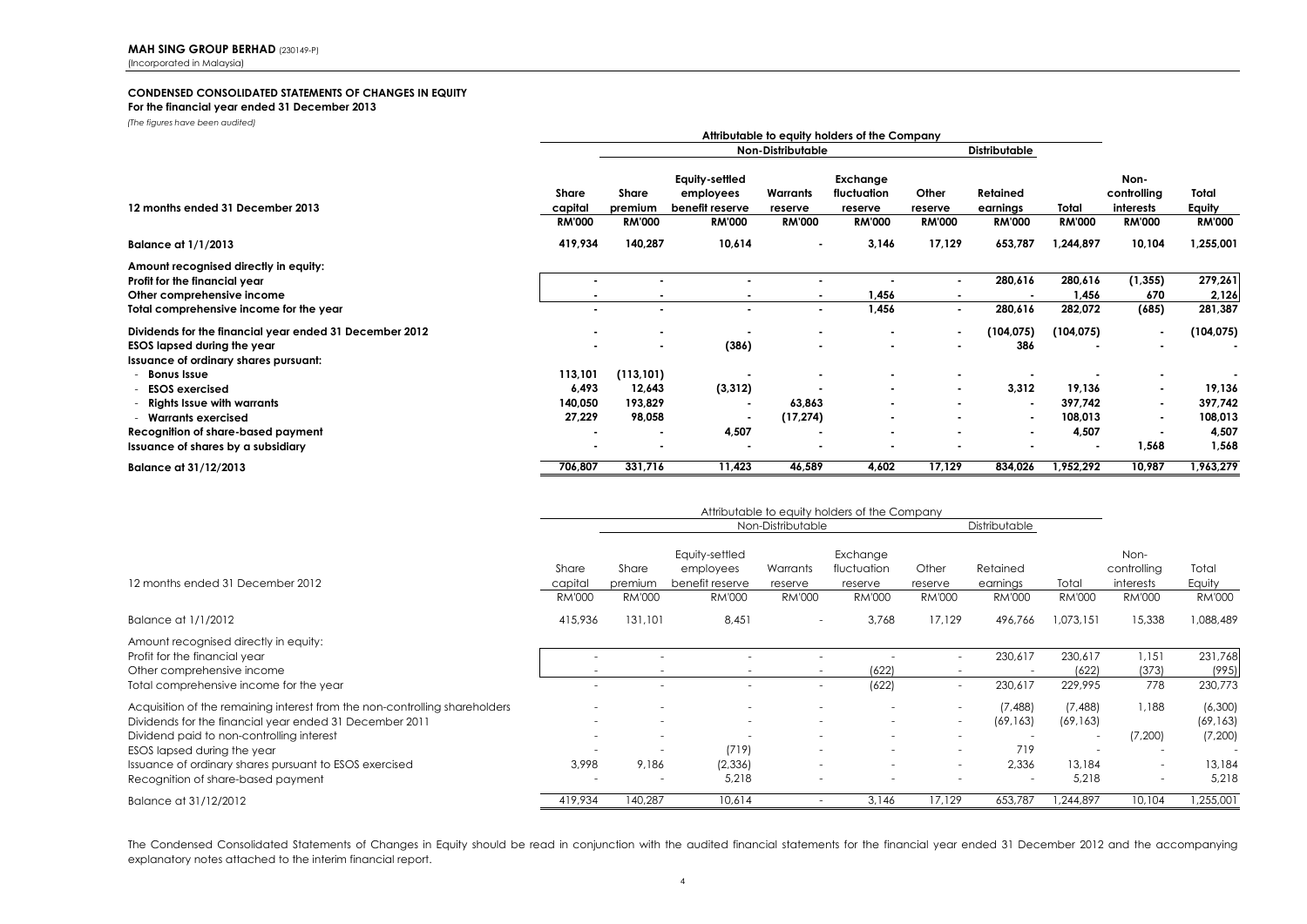# **CONDENSED CONSOLIDATED STATEMENTS OF CASH FLOW**

# **For the financial year ended 31 December 2013**

*(The figures have been audited)*

|                                                              | 12 months     | 12 months     |
|--------------------------------------------------------------|---------------|---------------|
|                                                              | ended         | ended         |
|                                                              | 31/12/2013    | 31/12/2012    |
|                                                              | <b>RM'000</b> | <b>RM'000</b> |
| <b>Operating Activities</b>                                  |               |               |
| Profit before tax                                            | 371,504       | 315,523       |
| Adjustments for:                                             |               |               |
| Non-cash items                                               | 22,126        | 20,650        |
| Non-operating items                                          | 12,979        | 5,120         |
| Operating profit before changes in working capital           | 406,609       | 341,293       |
| Net change in property development costs *                   | (198, 355)    | (194, 035)    |
| Net change in inventories                                    | (36, 239)     | 3,184         |
| Net change in receivables                                    | (184, 070)    | (45, 416)     |
| Net change in payables                                       | 198,571       | 242,971       |
| Cash generated from operations                               | 186,516       | 347,997       |
| Interest received                                            | 17,451        | 13,815        |
| Interest paid                                                | (42, 210)     | (30, 486)     |
| Tax paid                                                     | (123, 126)    | (115,087)     |
| Net cash generated from operating activities                 | 38,631        | 216,239       |
|                                                              |               |               |
| <b>Investing Activities</b>                                  |               |               |
| Acquisition of investment in a subsidiary                    |               | (56, 758)     |
| Additions to investment properties                           | (13, 592)     | (12,956)      |
| Additions to property, plant and equipment                   | (26, 803)     | (34, 765)     |
| Payment for acquisition of balance of equity in subsidiaries |               | (6,828)       |
| Payment for land held for property development               | (384, 437)    | (33, 874)     |
| Proceeds from disposal of property, plant and equipment      | 1,344         | 1,744         |
| Net cash used in investing activities                        | (423, 488)    | (143, 437)    |
|                                                              |               |               |
| <b>Financing Activities</b>                                  |               |               |
| Dividends paid to shareholders of the Company                | (104, 075)    | (69, 163)     |
| Dividends paid to non-controlling interests                  |               | (7,200)       |
| Net proceeds from/(repayment of) borrowings                  | 210,460       | (75,618)      |
| Net withdrawal/(placement) of deposits with licensed         |               |               |
| banks as collateral/Escrow Account                           | 31,538        | (13, 815)     |
| Payment for corporate exercise expenses                      | (4, 431)      |               |
| Payment of bonds coupon                                      | (10, 563)     | (10, 534)     |
| Proceeds from issuance of shares by subsidiary               |               |               |
| to non-controlling interest                                  | 1,568         |               |
| Proceeds from ESOS exercised                                 | 19,136        | 13,184        |
| Proceeds from Rights Issue                                   | 397,742       |               |
| Proceeds from warrants exercised                             | 108,013       |               |
| Net cash generated from/(used in) financing activities       | 649,388       | (163, 146)    |
|                                                              |               |               |
| Net changes in cash and cash equivalents                     | 264,531       | (90, 344)     |
| Effect of exchange rate changes                              | 16            | (97)          |
| Cash and cash equivalents at beginning of the financial year | 543,774       | 634,215       |
| Cash and cash equivalents at end of the financial year       | 808,321       | 543,774       |

*\* Included in property development costs is land acquired during the year where development activities have commenced.*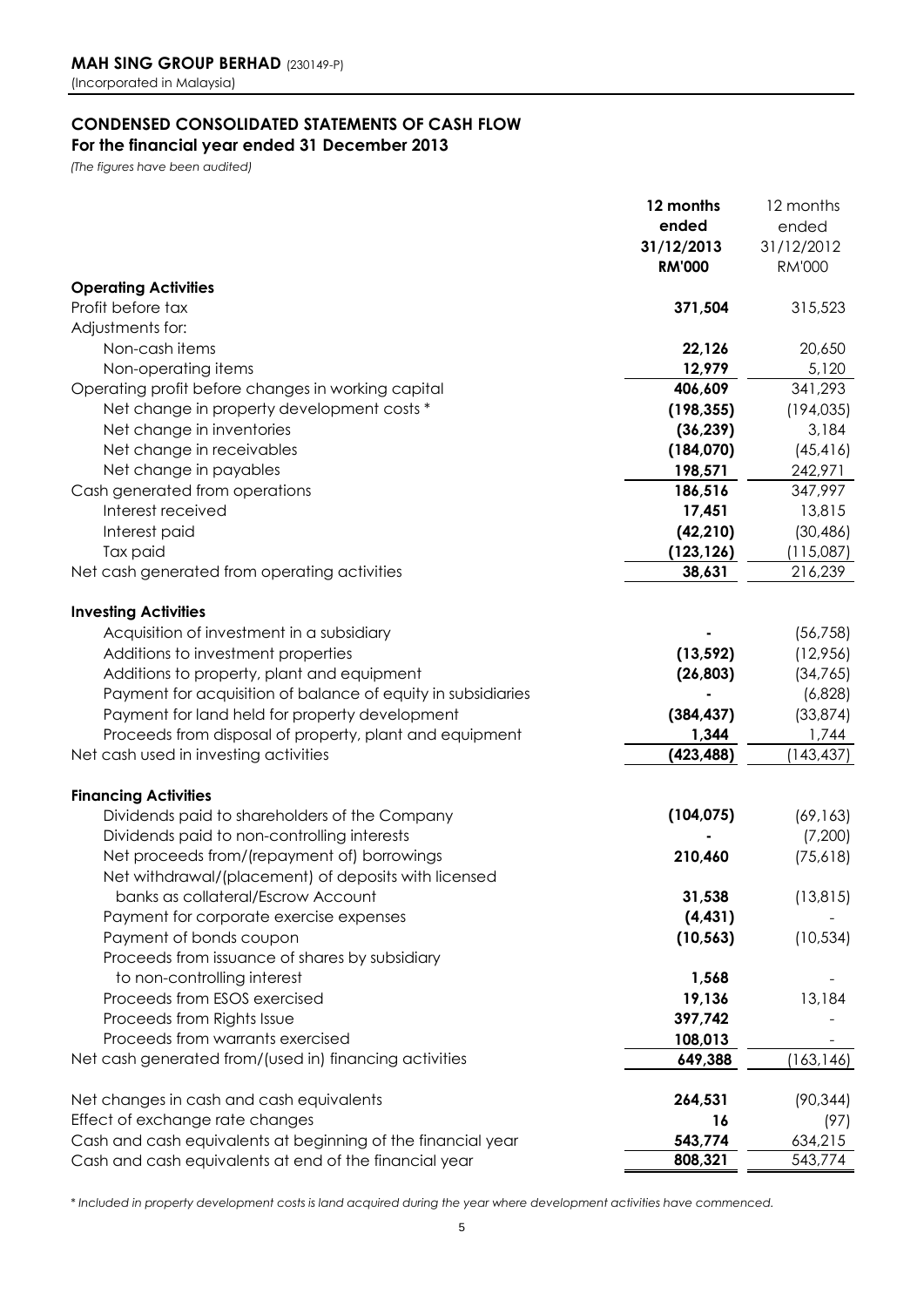## **CONDENSED CONSOLIDATED STATEMENTS OF CASH FLOW For the financial year ended 31 December 2013 (cont'd)**

*(The figures have been audited)*

Cash and cash equivalents at the end of the financial year comprise the followings:

| Deposits with licensed banks         | 95.012   | 291,835   |
|--------------------------------------|----------|-----------|
| Investments in short term funds      | 351,720  |           |
| Cash and bank balances               | 375,558  | 297.621   |
| <b>Bank overdrafts</b>               | (340)    | (519)     |
|                                      | 821.950  | 588,941   |
| Less: Deposits pledged as collateral | (11,648) | (37, 774) |
| Less: Deposits in Escrow Account     | (1,981)  | (7, 393)  |
|                                      | 808,321  | 543,774   |

The Condensed Consolidated Statements of Cash Flow should be read in conjunction with the audited financial statements for the financial year ended 31 December 2012 and the accompanying explanatory notes attached to the interim financial report.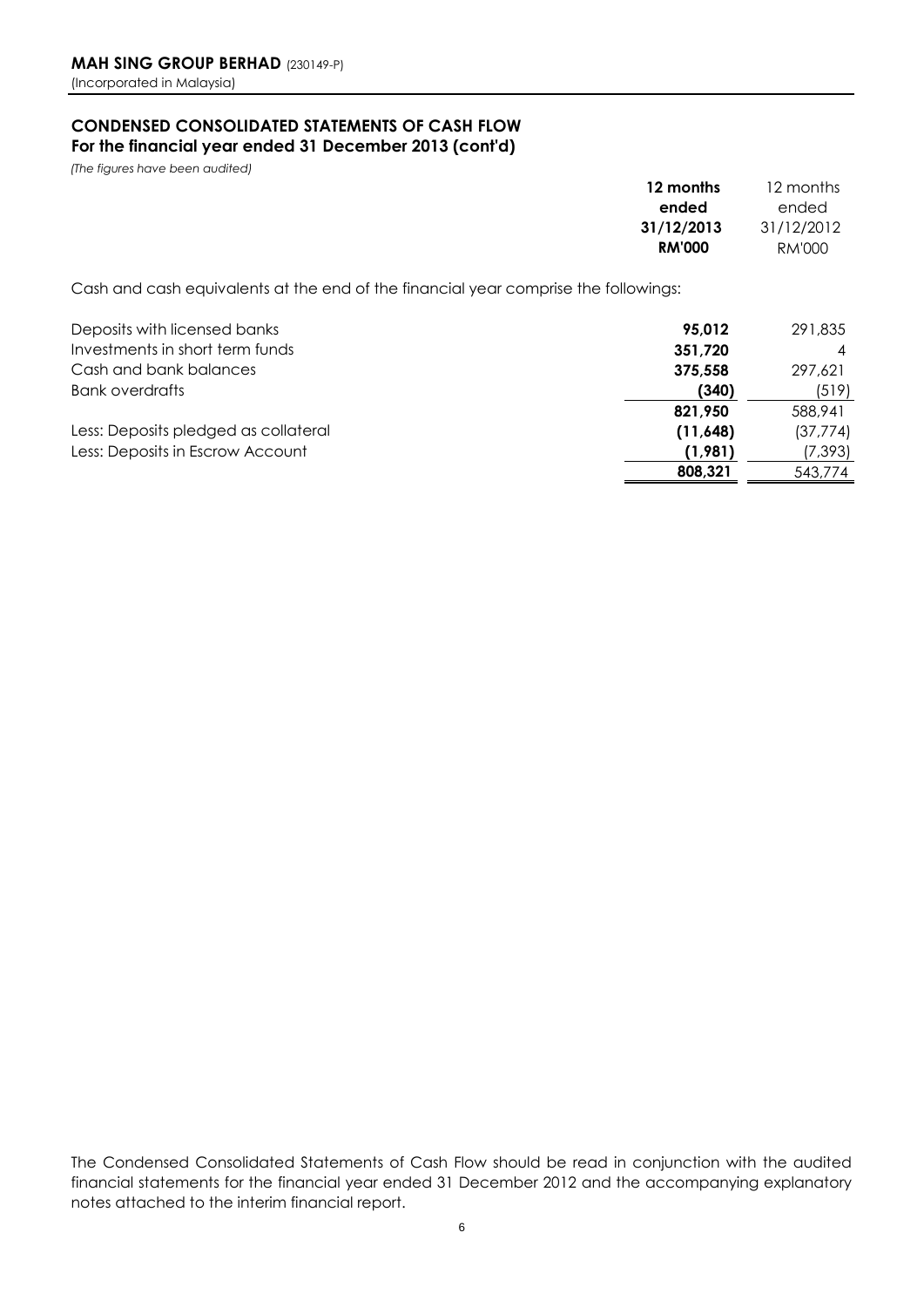### **A Explanatory Notes**

### **A1 Basis of Preparation**

The interim financial report has been prepared in accordance with Financial Reporting Standard ("FRS") No. 134 : Interim Financial Reporting and applicable disclosure provisions of the Listing Requirements of Bursa Malaysia Securities Berhad ("Bursa Securities").

The interim financial report should be read in conjunction with the Group's audited financial statements for the financial year ended 31 December 2012. The explanatory notes attached to the interim financial report provide an explanation of events and transactions that are significant to an understanding of the changes in the financial position and performance of the Group since the financial year ended 31 December 2012.

The significant accounting policies and methods of computation adopted for the interim financial report are consistent with those adopted for the audited financial statements for the financial year ended 31 December 2012 save for the adoption of the followings:

| <b>FRS 10</b>                                                       | Consolidated Financial Statements                                                                       |
|---------------------------------------------------------------------|---------------------------------------------------------------------------------------------------------|
| <b>FRS 12</b>                                                       | Disclosure of Interests in Other Entities                                                               |
| <b>FRS 13</b>                                                       | <b>Fair Value Measurement</b>                                                                           |
| Amendment to FRS 7                                                  | Financial Instruments: Disclosures - Offsetting of Financial Assets and<br><b>Financial Liabilities</b> |
| Amendment to FRS 10                                                 | Consolidated Financial Statements - Transitional Guidance                                               |
| Amendment to FRS 12                                                 | Disclosure of Interests in Other Entities - Transitional Guidance                                       |
| Amendment to FRS 101                                                | Presentation of Financial Statements - Presentation of Items of                                         |
|                                                                     | Other Comprehensive Income                                                                              |
| Amendment to FRS 119                                                | <b>Employee Benefits</b>                                                                                |
| Amendment to FRS 127                                                | Separate Financial Statements                                                                           |
| Amendment to FRS 128                                                | Investment in Associates and Joint Ventures                                                             |
| Amendment to FRS 134                                                | Interim Financial Reporting                                                                             |
| Annual Improvements to FRSs 2009 – 2011 cycle (issued in July 2012) |                                                                                                         |

The adoption of the above revised FRSs, amendments to FRSs and Interpretations does not have any material impact on the financial statements of the Group.

### **Malaysian Financial Reporting Standard ("MFRS Framework")**

On 19 November 2011, the Malaysian Accounting Standards Board ("MASB") issued a new MASB approved accounting framework, the Malaysian Financial Reporting Standards ("MFRS Framework"). The MFRS Framework is to be applied by all Entities Other Than Private Entities for annual periods beginning on or after 1 January 2012, with the exception of entities that are within the scope of MFRS 141 Agriculture and IC Interpretation 15 Agreements for Construction of Real Estate, including its parent, significant investor and venturer (herein called "Transitioning Entities"). Transitioning Entities were allowed to defer adoption of the new MFRS Framework.

On 30 June 2012, MASB announced that the Transitioning Entities were allowed to extend their deferment on the adoption of MFRS Framework to annual periods beginning on or after 1 January 2014. MASB further announced on 7 August 2013 to extend the transitional period for another year, i.e. the adoption of the MFRS Framework by all Transitioning Entities for annual period beginning on or after 1 January 2015.

The Group falls within the scope definition of Transitioning Entities and has opted to defer adoption of the new MFRS Framework. Accordingly, the Group will be required to prepare financial statements using MFRS Framework in its first MFRS financial statements for the year ending 31 December 2015. In presenting its first MFRS financial statements, the Group will be required to restate the comparative financial statements to amounts reflecting the application of MFRS Framework. The majority of the adjustments required on transition will be made, retrospectively, against opening retained profits. The Group is currently reviewing its accounting policies to assess financial effects of the differences between the current FRSs and accounting standards under the MFRS Framework.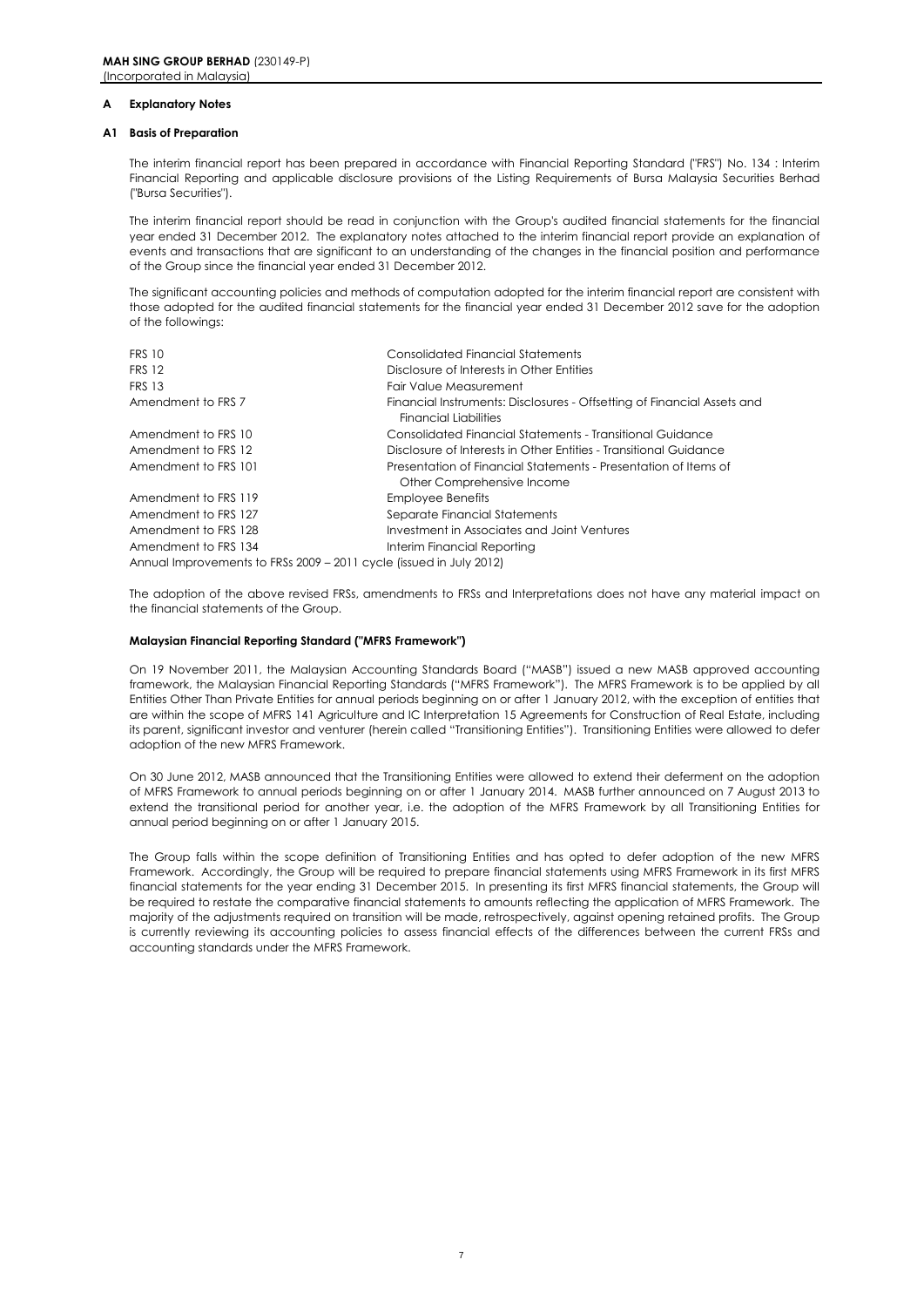### **A2 Seasonal or cyclical factors**

The operations of the Group were not significantly affected by any seasonal or cyclical factors during the financial year under review.

### **A3 Unusual items affecting assets, liabilities, equity, net income or cash flows**

There were no unusual items affecting the assets, liabilities, equity, net income or cash flows of the Group for the financial year under review.

### **A4 Changes in estimates**

There were no material changes in estimates for the financial year under review.

### **A5 Debt and equity securities**

During the financial year ended 31 December 2013, the Company increased its issued and paid up ordinary share capital from RM419,933,655 to RM706,806,627 by way of:

- a) issuance of 12,986,863 new ordinary shares of RM0.50 each pursuant to the exercise of employees share options,
- b) issuance of 280,099,803 new ordinary shares of RM0.50 each pursuant to the rights issue with 168,059,241 free detachable warrants,
- c) issuance of 54,457,503 new ordinary shares of RM0.50 each pursuant to the exercise of the warrants; and
- d) issuance of 226,201,774 new ordinary shares of RM0.50 each pursuant to the Bonus Issue and 33,518,111 new warrants arising from the Bonus Issue adjustment.

Save for the above, there were no issuance and repayment of debt and equity securities, share buybacks, share cancellations, share held as treasury shares and resale of treasury shares during the financial year under review.

### **A6 Dividends paid**

On 20 September 2013, the Company paid a first and final dividend of 7.6 sen per ordinary share of RM0.50 each comprising 0.4 sen per share less Malaysian Income Tax of 25% and single-tier dividend of 7.2 sen per share amounting to RM104,075,091 in respect of the financial year ended 31 December 2012.

### **A7 Segment reporting**

### **Year ended 31 December 2013**

|                                             |                   |                 | Investment    |               |               |
|---------------------------------------------|-------------------|-----------------|---------------|---------------|---------------|
|                                             |                   |                 | Holding       |               |               |
|                                             | <b>Properties</b> | <b>Plastics</b> | & Others      | Elimination   | Consolidated  |
|                                             | <b>RM'000</b>     | <b>RM'000</b>   | <b>RM'000</b> | <b>RM'000</b> | <b>RM'000</b> |
| <b>REVENUE</b>                              |                   |                 |               |               |               |
| <b>External revenue</b>                     | 1,721,968         | 235,444         | 48.184        |               | 2,005,596     |
| Inter-segment                               |                   |                 | 174,378       | (174, 378)    |               |
| Total revenue                               | 1,721,968         | 235,444         | 222,562       | (174, 378)    | 2,005,596     |
| <b>RESULTS</b>                              |                   |                 |               |               |               |
| <b>Operating profit</b>                     | 346.341           | 15,106          | 179,975       | (172, 674)    | 368,748       |
| Interest income                             |                   |                 |               |               | 6,013         |
| <b>Finance costs</b>                        |                   |                 |               |               | (3, 257)      |
| Income tax expense                          |                   |                 |               |               | (92, 243)     |
| Profit for the year                         |                   |                 |               |               | 279,261       |
|                                             |                   |                 |               |               |               |
| <b>OTHER INFORMATION</b>                    |                   |                 |               |               |               |
| Capital expenditure                         | 12.049            | 14.338          | 561           |               | 26,948        |
| Depreciation and amortisation               | 4,387             | 11.786          | 248           | ٠             | 16,421        |
| <b>Assets and Liabilities</b>               |                   |                 |               |               |               |
| Segment assets                              | 3.884.560         | 171.982         | 445.168       |               | 4,501,710     |
| <b>Current and deferred tax assets</b>      |                   |                 |               |               | 82,041        |
| <b>Total assets</b>                         |                   |                 |               |               | 4,583,751     |
|                                             |                   |                 |               |               |               |
| <b>Seament liabilities</b>                  | 2,216,798         | 63,015          | 299,618       |               | 2,579,431     |
| <b>Current and deferred tax liabilities</b> |                   |                 |               |               | 41,041        |
| <b>Total liabilities</b>                    |                   |                 |               |               | 2,620,472     |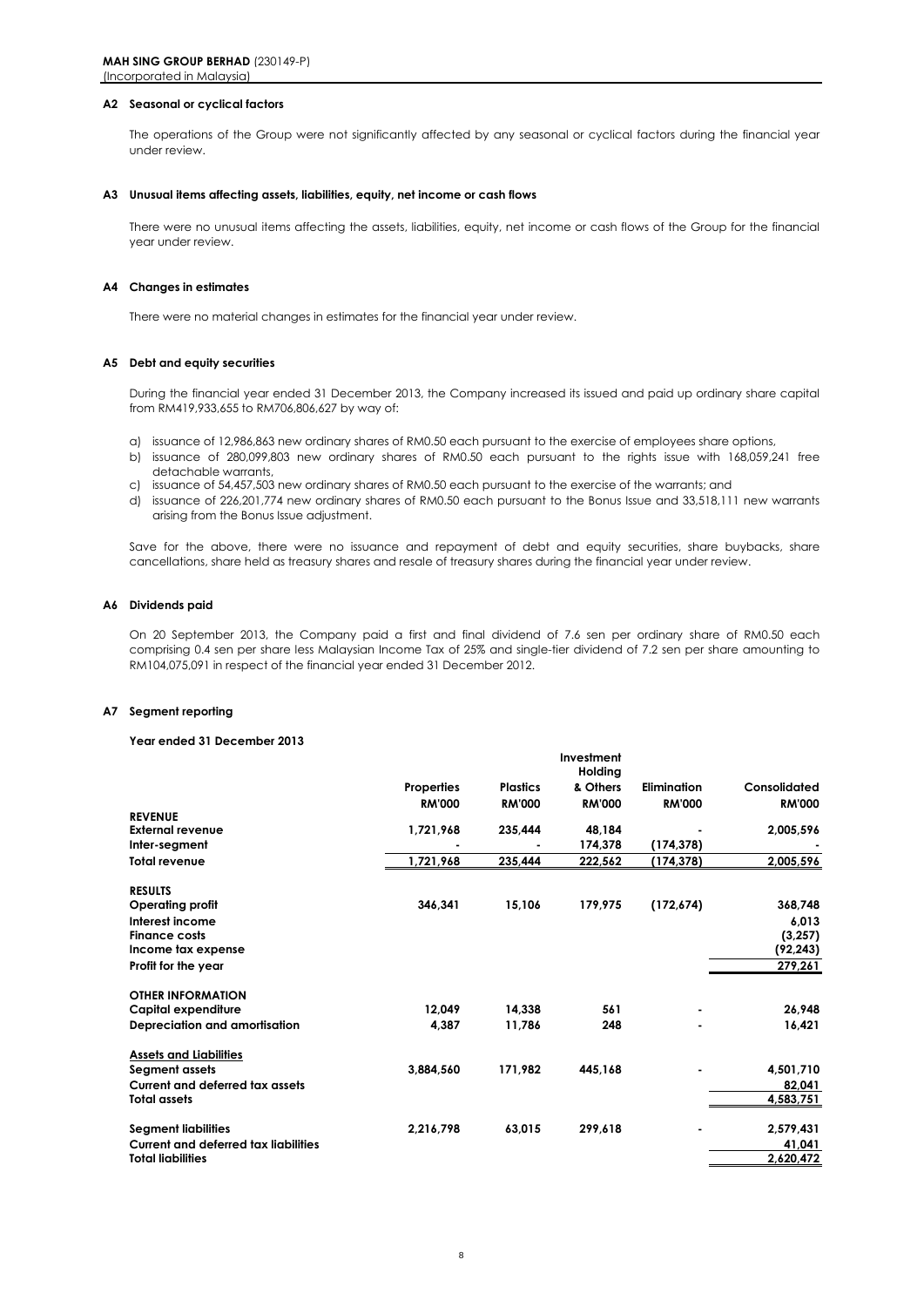### **A7 Segment reporting (continued)**

Year ended 31 December 2012

|                                      |            |               | Investment<br>Holding |               |               |
|--------------------------------------|------------|---------------|-----------------------|---------------|---------------|
|                                      | Properties | Plastics      | & Others              | Elimination   | Consolidated  |
|                                      | RM'000     | <b>RM'000</b> | <b>RM'000</b>         | <b>RM'000</b> | <b>RM'000</b> |
| <b>REVENUE</b>                       |            |               |                       |               |               |
| External revenue                     | 1,554,494  | 208,822       | 11,944                |               | 1,775,260     |
| Inter-segment                        |            |               | 149,185               | (149, 185)    |               |
| Total revenue                        | 1,554,494  | 208,822       | 161,129               | (149, 185)    | 1,775,260     |
| <b>RESULTS</b>                       |            |               |                       |               |               |
| Operating profit                     | 302,223    | 16,192        | 143,344               | (148, 465)    | 313,294       |
| Interest income                      |            |               |                       |               | 4,431         |
| Finance costs                        |            |               |                       |               | (2,202)       |
| Income tax expense                   |            |               |                       |               | (83, 755)     |
| Profit for the year                  |            |               |                       |               | 231,768       |
| OTHER INFORMATION                    |            |               |                       |               |               |
| Capital expenditure                  | 5.428      | 30.568        | 447                   |               | 36,443        |
| Depreciation and amortisation        | 4.032      | 9.743         | 157                   |               | 13,932        |
| Assets and Liabilities               |            |               |                       |               |               |
| Segment assets                       | 3,112,870  | 166,660       | 244,595               |               | 3,524,125     |
| Current and deferred tax assets      |            |               |                       |               | 70.961        |
| <b>Total assets</b>                  |            |               |                       |               | 3,595,086     |
| Segment liabilities                  | 1,924,898  | 70,871        | 283,317               |               | 2,279,086     |
| Current and deferred tax liabilities |            |               |                       |               | 60,999        |
| <b>Total liabilities</b>             |            |               |                       |               | 2,340,085     |
|                                      |            |               |                       |               |               |

### **A8 Material subsequent events**

Save as disclosed in B6, there were no material events subsequent to the reporting date date up to 21 February 2014, being the latest practicable date which is not earlier than 7 days from the date of issuance of this Interim Financial Report.

### **A9 Significant Related Party Transactions**

Transactions with directors of the Company and subsidiary companies and companies in which they have interests:

|      |                                                                                                                                         | 01/1/2013<br>to<br>31/12/2013<br><b>RM'000</b> |
|------|-----------------------------------------------------------------------------------------------------------------------------------------|------------------------------------------------|
| (i)  | Rental paid to a Company in which a Director has interest                                                                               | 1.481                                          |
| (ii) | Maintenance services rendered from a Company in which the Directors are family members of a<br>Director of the Company                  | 148                                            |
|      | (iii) Sales of development properties to Directors of the Company and/or the subsidiaries of the<br>Company and/or their family members | 3.829                                          |
|      | (iv) Professional fees paid to firms in which Directors of subsdiaries have interest                                                    | 804                                            |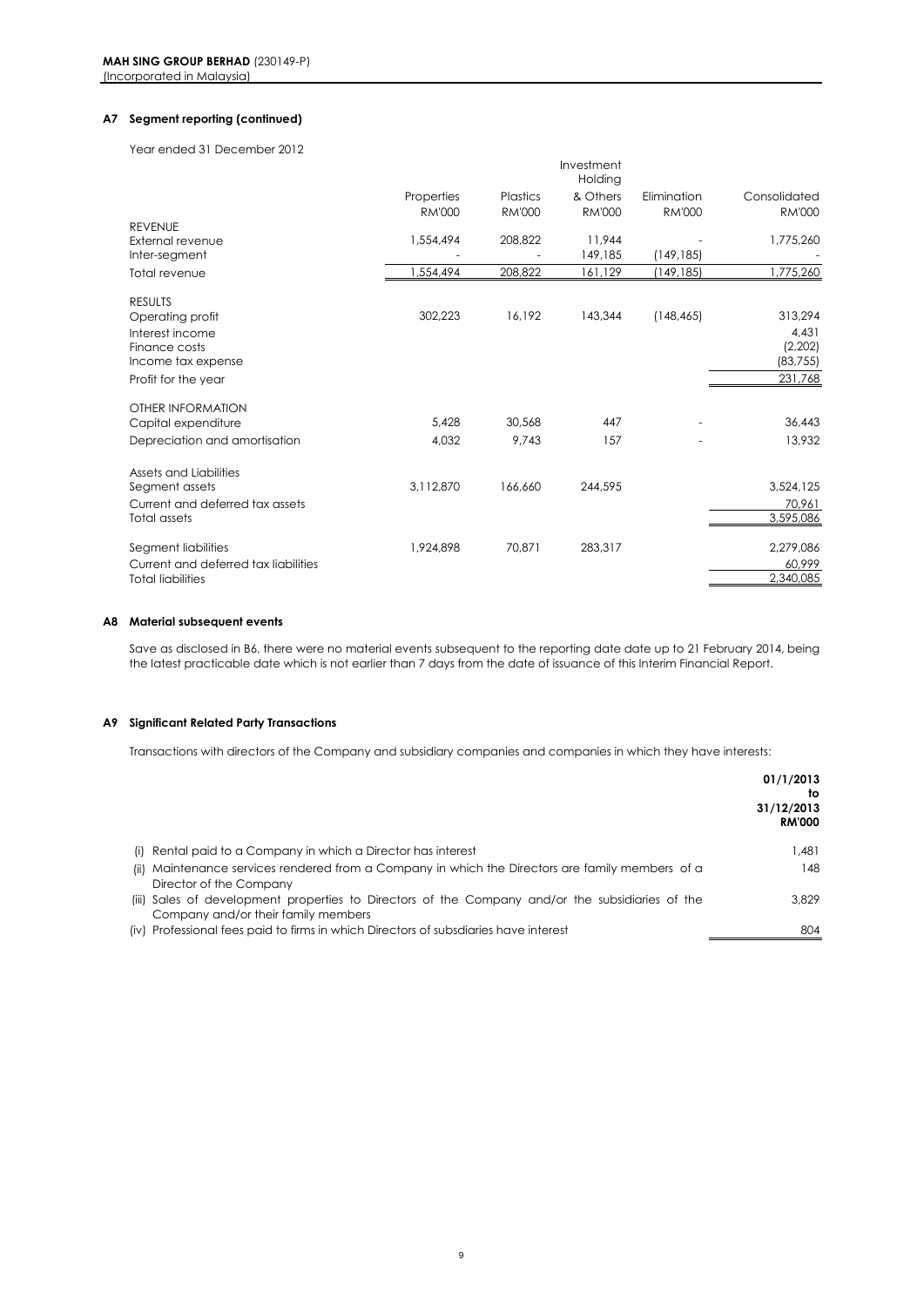### **A10 Changes in the composition of the Group**

There were no changes in the composition of the Group for the financial year except for the followings:

- 1) On 22 April 2013, the Company acquired the entire issued and paid-up share capital of Mediterranean View Development Sdn Bhd, a private limited company incorporated in Malaysia, with an authorised share capital of RM100,000.00 comprising 100,000 ordinary shares of RM1.00 each, of which 2 ordinary shares of RM1.00 each have been issued and fully paid-up, for cash consideration of RM2.00.
- 2) On 22 May 2013, the Company acquired the entire issued and paid-up share capital of Enchanting Heights Sdn Bhd, a private limited company incorporated in Malaysia, with an authorised share capital of RM100,000.00 comprising 100,000 ordinary shares of RM1.00 each, of which 2 ordinary shares of RM1.00 each have been issued and fully paid-up, for cash consideration of RM2.00.
- 3) On 27 May 2013, the Company subscribed 1,632,000 ordinary shares of RM1.00 each, representing 51% of the total issued and paid-up share capital of Convention City Development Sdn Bhd ("Convention City"), for cash consideration of RM1,632,000. Diverse Capital Sdn Bhd holds 1,568,000 ordinary shares of RM1.00 each, representing 49% of the total issued and paid-up share capital of Convention City.
- 4) On 18 June 2013, the Company acquired the entire issued and paid-up share capital of Tanda Klasik Development Sdn Bhd, a private limited company incorporated in Malaysia, with an authorised share capital of RM100,000.00 comprising 100,000 ordinary shares of RM1.00 each, of which 2 ordinary shares of RM1.00 each have been issued and fully paid-up, for cash consideration of RM2.00.
- 5) On 23 August 2013, the Company acquired the entire issued and paid-up share capital of the following companies for a cash consideration of RM2.00 each respectively:
	- a) Nature Legend Development Sdn Bhd, a private limited company incorporated in Malaysia, with an authorised share capital of RM400,000.00 comprising 400,000 ordinary shares of RM1.00 each, of which 2 ordinary shares of RM1.00 each have been issued and fully paid-up.
	- b) Sanjung Tropika Development Sdn Bhd, a private limited company incorporated in Malaysia, with an authorised share capital of RM400,000.00 comprising 400,000 ordinary shares of RM1.00 each, of which 2 ordinary shares of RM1.00 each have been issued and fully paid-up.
	- c) Meridin Hospitality Sdn Bhd, a private limited company incorporated in Malaysia, with an authorised share capital of RM400,000.00 comprising 400,000 ordinary shares of RM1.00 each, of which 2 ordinary shares of RM1.00 each have been issued and fully paid-up.

### **A11 Changes in contingent liabilities or contingent assets**

There were no contingent assets. Contingent liabilities of the Group are as follows:

|                                                       | 31/12/2013    | 31/12/2012 |
|-------------------------------------------------------|---------------|------------|
|                                                       | <b>RM'000</b> | RM'000     |
| Bank guarantees issued in favour of third parties     | 15.602        | 8.241      |
| Corporate guarantee issued in favour of third parties | 8.489         | 6.000      |
| Others                                                | 700           | 707        |
|                                                       | 24.791        | 4.948      |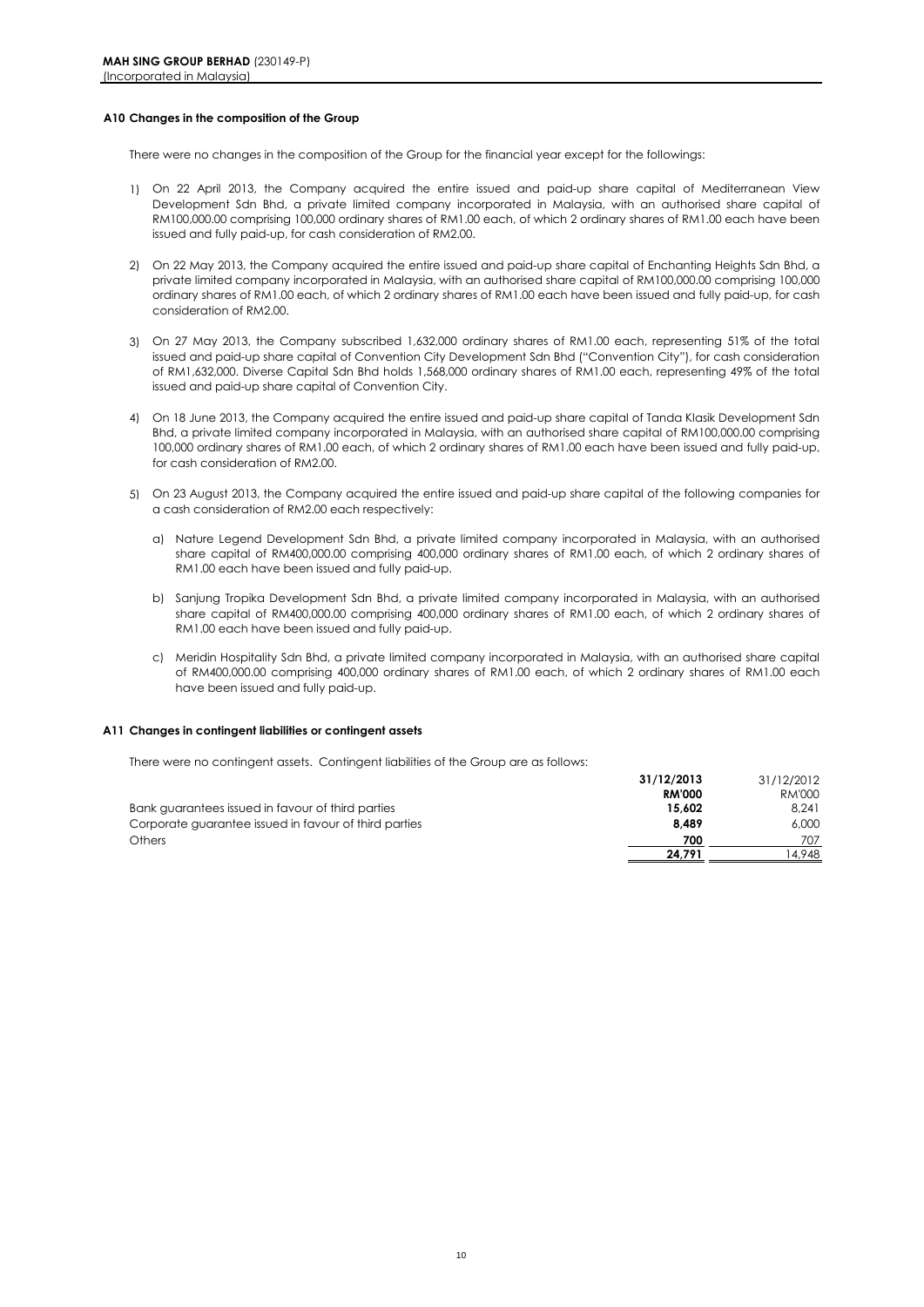### **A12 Capital Commitments**

| cupilui committents                                                                           | 31/12/2013<br><b>RM'000</b> |
|-----------------------------------------------------------------------------------------------|-----------------------------|
| Contractual commitment in relation to:<br>- Proposed acquisition of lands                     | 376.904                     |
| Development Agreement for proposed development of land in Kota Kinabalu<br>$\sim$             | 158.740                     |
| Commitment for acquisition of property, plant and equipment:<br>- Approved and contracted for | 6.297                       |
| Commitment for construction of investment properties<br>- Approved and contracted for         | 39.348                      |
|                                                                                               | 581.289                     |

### **As Lessee - for the lease of commercial buildings**

The leaseback for the Corporate Building Block of *Southgate Commercial Centre* and *The Icon, Jalan Tun Razak* have expired in August 2013 and December 2012 respectively.

During the financial year, the Group has recognised the leaseback rental amounting to RM5.1 million (2012: RM30.6 million) and the rental income from the sub-lease amounting to RM5.1 million (2012: RM21.3 million) in the profit or loss.

In the last financial year, the future operating lease commitments for rental of commercial buildings (net of lease rentals receivable from sublease) contracted for as at reporting date but not recognised as liabilities were as follows:

|                    | Lease rentals payable |            | Lease rentals receivable |            |               | Net           |
|--------------------|-----------------------|------------|--------------------------|------------|---------------|---------------|
|                    | 31/12/2013            | 31/12/2012 | 31/12/2013               | 31/12/2012 | 31/12/2013    | 31/12/2012    |
|                    | <b>RM'000</b>         | RM'000     | <b>RM'000</b>            | RM'000     | <b>RM'000</b> | <b>RM'000</b> |
| Less than one year |                       | 10,000     |                          | (4,972)    |               | 5,028         |
|                    |                       |            |                          | Provision  |               | (4,889)       |
|                    |                       |            |                          |            |               | 139           |
|                    |                       |            |                          |            |               |               |

### **As Lessor - for the lease of investment properties**

The Group leases out its investment properties. The future minimum lease receivable under non-cancellable leases are as follows:-

|                    | Lease rentals |
|--------------------|---------------|
|                    | receivable    |
|                    | 31/12/2013    |
|                    | <b>RM'000</b> |
| Less than one year | 159           |
| One to two years   | 21            |
|                    | 180           |
|                    |               |

11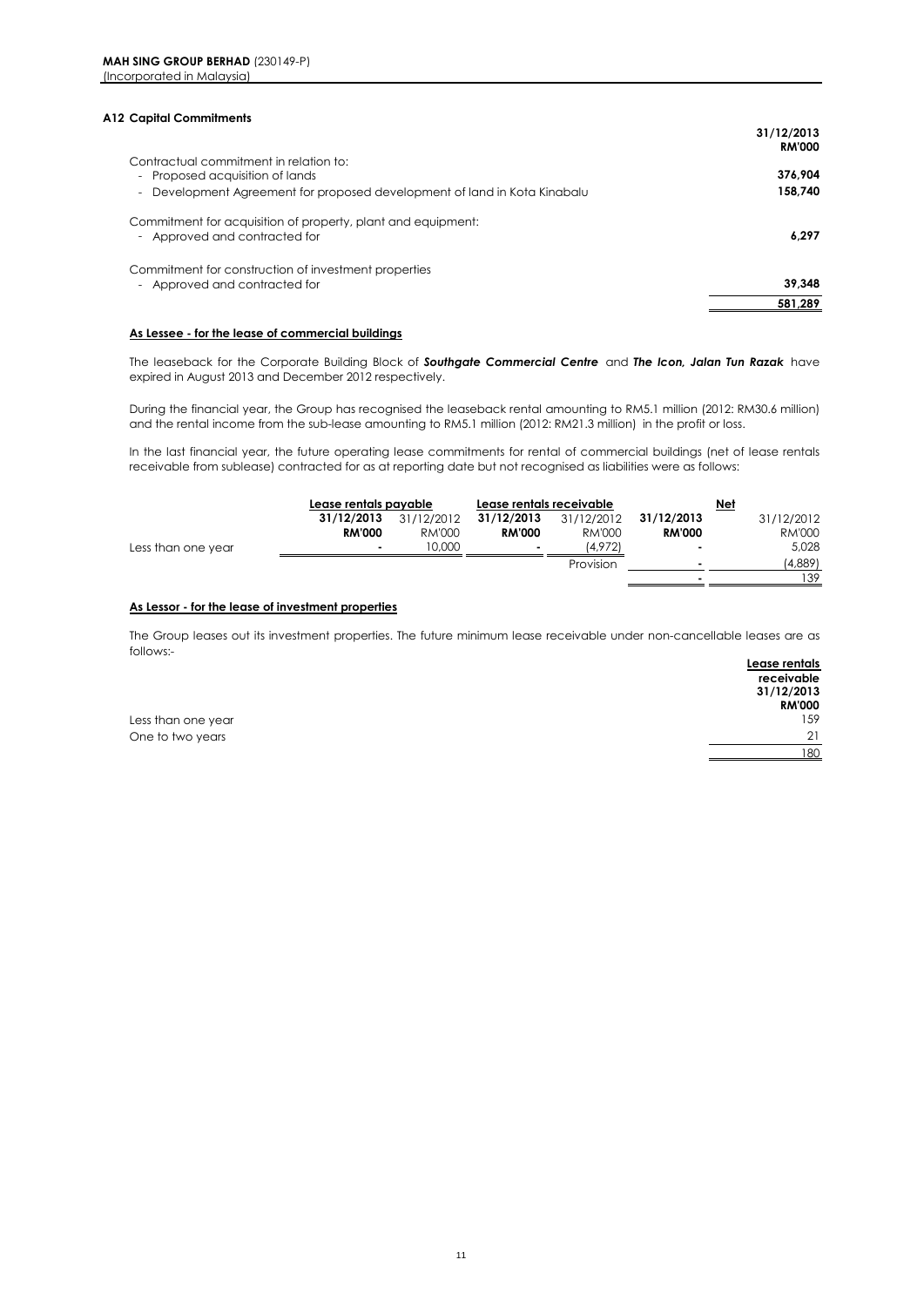#### **B Explanatory Notes Pursuant to Appendix 9B of the Listing Requirements of Bursa Malaysia Securities Berhad**

### **B1 Review of Group performance**

The Group achieved another breakthrough in year 2013 with revenue and net profit recorded at RM2.0 billion and RM280.6 million respectively for the year ended 31 December 2013. This represents an improvement in revenue and net profit of 13.0% and 21.7% respectively as compared to the previous year. The current quarter revenue and net profit of RM570.2 million and RM70.7 million represents 29.2% and 27.6% improvement respectively over the corresponding quarter last year.

Despite expanded operations, balance sheets remained strong with high cash pile at RM822.3 million and low net gearing at 0.16.

### **Property development**

For the year ended 31 December 2013, revenue from property development was RM1.7 billion as compared to RM1.6 billion last year. Operating profit margin was 20.1% as compared to 19.4% in previous year. The increase in revenue was attributable to the increasing contribution from mixed developments. Sales closed at a high of RM3.0 billion as of 31 December 2013 and met the Group's internal target of RM3.0 billion due to the increasing number of projects targeting the mid market. These offerings in the right locations, coupled with good township and mixed development planning, concepts and designs that are in line with market trend contributed to the exceptional sales record.

Projects that contributed to the Group's results in Greater KL and Klang Valley include *M Suites* and *M City* in Jalan Ampang, *Icon City* in Petaling Jaya, *Icon Residence* in Mont' Kiara, *Garden Residence* , *Clover @ Garden Residence* and *Garden Plaza* in Cyberjaya, *MResidence@Rawang* , *Kinrara Residence* in Puchong, *Aman Perdana* in Meru - Shah Alam, *One Legenda* , *Hijauan Residence* and *Bayu Sekamat* in Cheras and *Perdana Residence 2* in Selayang. Commercial projects include *Star Avenue @ D'sara* , *StarParc Point* in Setapak and industrial projects *i-Parc 1* , *i-Parc 3* in Bukit Jelutong and *i-Parc 2* in Shah Alam. Projects in Penang Island include *Legenda @ Southbay* , *Southbay City* and *Ferringhi Residence* . Projects in Iskandar, Johor Bahru include *Sierra Perdana* , *Sri Pulai Perdana 2, Austin Perdana, Mah Sing i-Parc @ Tanjung Pelepas* and *The Meridin @ Medini* as well as *Sutera Avenue* in Kota Kinabalu, Sabah.

The year-to-date latest additions to the Group's landbank for projects include *D'sara Sentral* in Shah Alam, *Lakeville Residence* in Taman Wahyu, *MResidence 3* in Rawang, *Southbay East* in Penang, *Bandar Meridin East* in Iskandar Malaysia and *KK Convention Centre* in Kota Kinabalu, Sabah. These new projects are expected to further strengthen the Group's presence and the pipeline of properties to be launched in the Klang Valley, Penang, Iskandar Malaysia and Kota Kinabalu, Sabah. As at 31 December 2013, the Group's unbilled sales combined with remaining GDV is approximately RM28.8 billion.

### **Plastics**

The plastics segment continued to contribute positively to the revenue and operating profit of the Group. Revenue grew by 12.7% to RM235.4 million (2012: RM208.8 million) as a result of higher pallet sales.

### **Investment holding & Others**

Revenue and profit for the segment comprise mainly interest income from the placement of funds and the trading of building materials respectively.

### **B2 Material change in quarterly results compared with the immediate preceding quarter**

There was no major fluctuation in the Group's current quarter profit before taxation as compared to the immediate preceding quarter.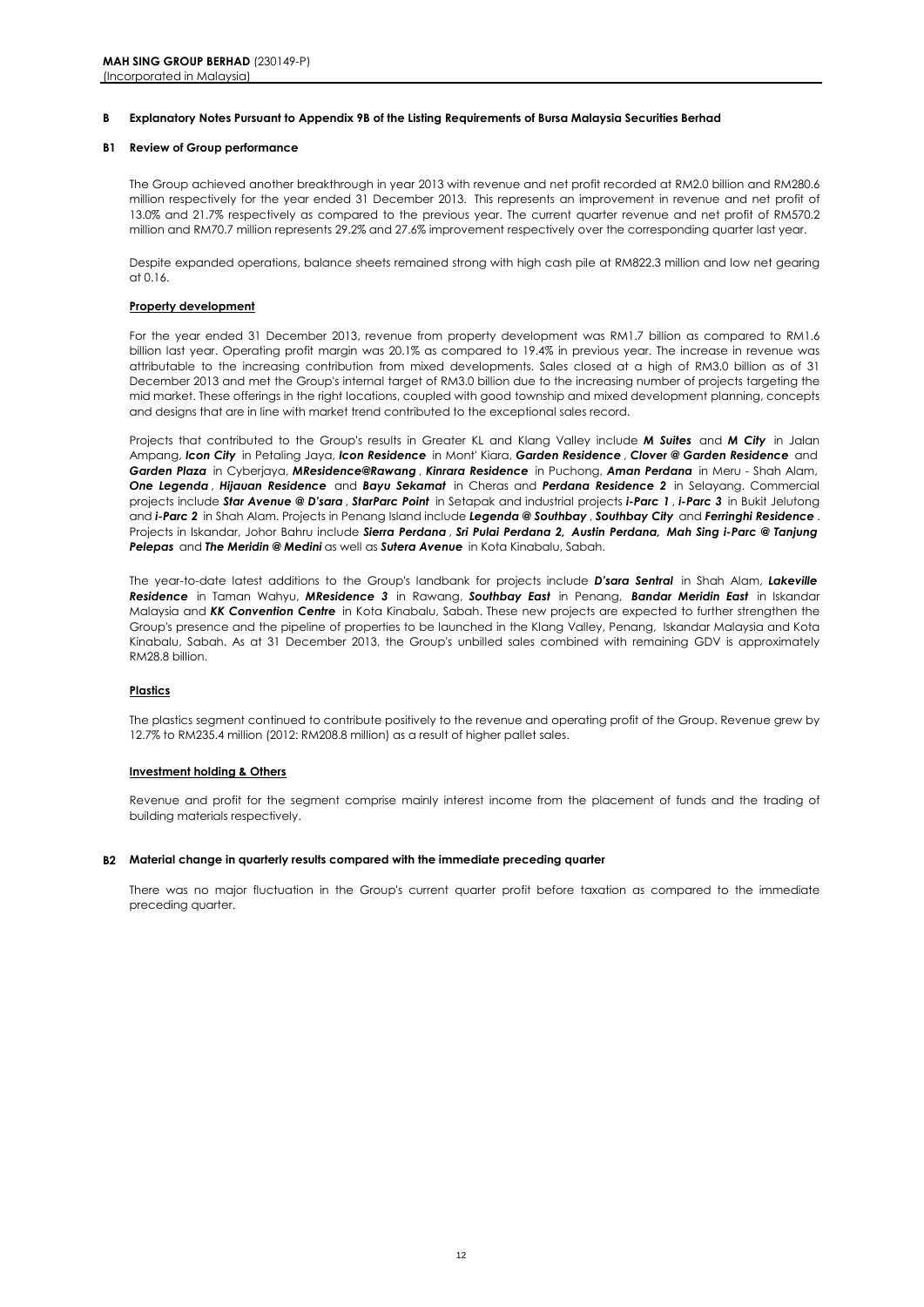### **B3 Prospects for the next financial year**

Encouraged by overwhelming response to recent preview of projects such as *Southville City@KL South* in Bangi and *D'sara Sentral* in Sungai Buluh, and with a broad range of products with strong locational attributes within its portfolio, the Group is confident of its branding and capability to grow and enhance shareholders' value. In line with demand trend and supply demand gap for such properties, 87% of the target residential launches for 2014 comprise mainly mass to mid-segment products priced RM1 million and below. The Group expects property buying interests to be especially strong in the second half of the year ahead of the GST implementation next year supported by accommodative interest rate environment and healthy employment market. The solid foundation built over the years ensured that the Group remains flexible and responsive to market development and policies.

Due to its opportunistic land banking efforts, the Group has positioned itself strategically across key growth locations within Greater KL, Penang, Iskandar Malaysia in Johor Bahru and Kota Kinabalu, Sabah. In Greater KL, infrastructure investments such as the MRT and LRT extensions and new highways continued to spur property interests in new development corridors in the north and south. Other than *Southville City@KL South* which has a 2km frontage along the North-South Expressway and *D'sara Sentral* which is diagonally opposite the upcoming MRT Station 2 in Sungai Buluh, the Group's gated and guarded townships in Rawang ie *MResidence 1 & 2* continue to attract strong interests from the younger owner-occupier buyers. In Penang the Group has positioned itself at both ends of the Penang Second Bridge, with *Southbay City* and *Southbay Legenda* in Batu Maung, and *Southbay East* in Jawi, Seberang Prai. Along the popular tourist belt in Batu Ferringhi, and diagonally opposite the Uplands International School, the *Ferringhi Residence* is preparing for the phase 2, to capture spill over demand from phase 1 resort condo villas and to benefit from the proposed Teluk Bahang-Tanjung Bungah new paired road. *Meridin@Medini* in Iskandar Malaysia is into its second and final phase with the release of affordable small sized commercial units, the Meridin Suites and Meridin Sovo. To further leverage on the success of its first four residential townships in Johor Bahru, the Group looks forward to the preview of *Bandar Meridin East* , a proposed 1,352 acre integrated township within the vicinity of Masai-Pasir Gudang-Tg Langsat eastern growth corridor. The tourism growth in Kota Kinabalu and construction of the Sabah International Convention Center continues to benefit the Group's *Sutera Avenue* project as well as the upcoming *KK Convention City* development.

With unbilled sales at RM4.4 billion, representing 2.6 times of 2013 full year property revenue, the Group is assured of near term revenue visibility and steady streams of cash flow and liquidity. The fundamentals of property market remain sound underpinned by young demography, population growth, stable employment conditions and urbanisation. Overall, the Group expects a positive growth prospect for 2014.

### **B4 Profit forecast**

Not applicable as the Group has not issued profit forecast or profit guarantee in a public document.

### **B5 Income tax expense**

|                                       | 3 months ended |            | Year ended    |            |
|---------------------------------------|----------------|------------|---------------|------------|
|                                       | 31/12/2013     | 31/12/2012 | 31/12/2013    | 31/12/2012 |
|                                       | <b>RM'000</b>  | RM'000     | <b>RM'000</b> | RM'000     |
| Current tax:                          |                |            |               |            |
| Malaysian income tax                  | 24,790         | 29.732     | 102,953       | 119.951    |
| Foreign tax                           | (282)          | 103        | 43            | 677        |
|                                       | 24,508         | 29.835     | 102,996       | 120.628    |
| Under / (Over) provision of Malaysian |                |            |               |            |
| income tax in prior year              | 3,100          | (15)       | 3.100         | 61         |
|                                       | 27,608         | 29.820     | 106.096       | 120.689    |
| Deferred taxation:                    |                |            |               |            |
| Malaysian deferred tax                | (6, 237)       | (12,890)   | (13, 853)     | (36,934)   |
|                                       | 21,371         | 16.930     | 92.243        | 83,755     |

The Group's effective tax rates for the current quarter and current financial year were slightly lower than the statutory tax rate due to the utilisation of deferred tax assets to offset against taxable profits.

### **B6 Status of corporate proposals**

The following corporate proposals as announced by the Company have not been completed as at 21 February 2014 (being the latest practicable date which is not earlier than 7 days from the date of issuance of this Interim Financial Report):

1) On 5 July 2010, the Company's wholly-owned subsidiary, Grand Prestige Development Sdn Bhd ("**Grand Prestige**") entered into a Joint Venture Agreement ("**JVA**") with Medan Damai Sdn Bhd ("**Medan Damai**") for the joint development of a piece of residential land in Kinrara with total gross area measuring approximately 13.2 acres (net aggregate area of 7.59 acres) in Mukim Petaling, Daerah Petaling, Negeri Selangor Darul Ehsan ("**Kinrara Land**"). Under the terms of the JVA, Medan Damai shall grant Grand Prestige the exclusive rights to continue with the sales and development of the Kinrara Land and in return for an entitlement sum of RM35,403,863.85.

The JVA is pending fulfilment by Medan Damai of certain obligations pertaining to the development components.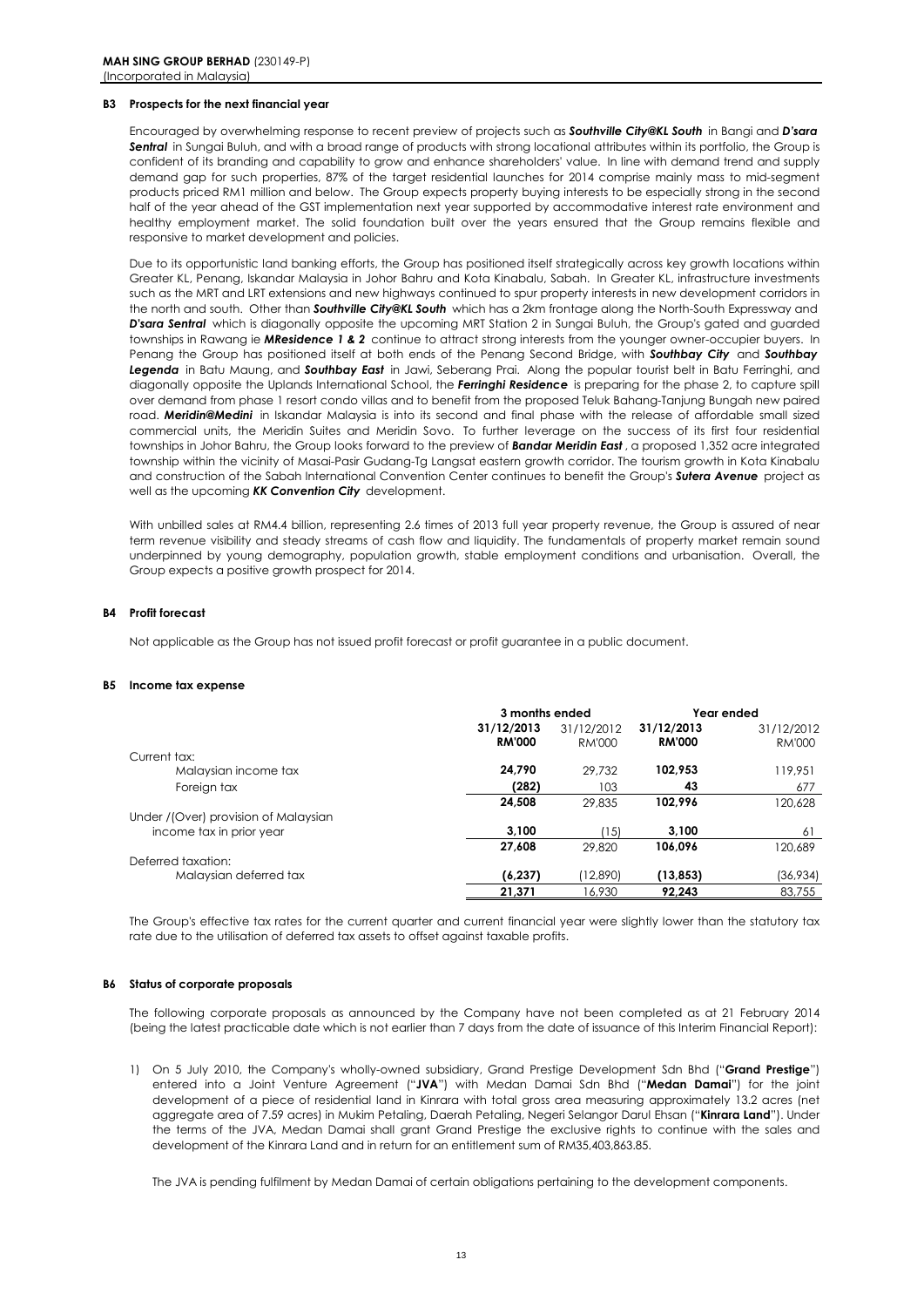### **B6 Status of corporate proposals (continued)**

2) On 26 March 2012, the Company's wholly-owned subsidiary, Capitol Avenue Development Sdn Bhd ("**Capitol Avenue**") entered into a Joint Development Agreement ("**JDA**") with Paduan Hebat Sdn Bhd ("**Paduan Hebat**") for the proposed joint development of a parcel of prime leasehold commercial land measuring approximately 4.26 acres ("**KK Land**") in Kota Kinabalu, Negeri Sabah. Under the terms of the JDA, Paduan Hebat agreed with Capitol Avenue to jointly develop the KK Land for an entitlement of RM39 million. RM25 million of the entitlement for the KK Land shall be satisfied by way of cash and the remaining balance shall be settled by way of conveyance of such number of unit(s) which shall be developed on the KK Land with total value equivalent to RM14 million or such other lesser sum as may be adjusted in accordance with the provisions of the JDA.

On 4 December 2012, all Paduan Hebat's obligations have been fully performed pursuant to the JDA. The development of KK Land has commenced in December 2013.

3) On 3 April 2013, the Company's wholly-owned subsidiary, Intramewah Development Sdn Bhd ("**Intramewah**") entered into a sale and purchase agreement with Pulangan Elit Sdn Bhd ("**Pulangan Elit**") for the proposed acquisition of all that piece of prime land measuring approximately 6.54878 acres net held under H.S.(M) 11440, PT No. 4629, Pekan Baru Sungai Buluh, Daerah Petaling, Negeri Selangor ("**Sungai Buluh Land**") for a cash consideration of RM85,000,000. The conditions precedent of this sale and purchase agreement have been fulfilled on 5 September 2013.

Intramewah and Pulangan Elit had on 11 December 2013 entered into a supplemental agreement to vary, modify or alter certain provision, terms and conditions of the sale and purchase agreement to facilitate early delivery of vacant possession of the Sungai Buluh Land in order to expedite the overall development of the Sungai Buluh Land.

4) On 28 May 2013, the Company's wholly-owned subsidiary, Enchanting Heights Sdn Bhd entered into a sale and purchase agreement with Bun Seng Hardware Sdn Bhd ("**Enchanting SPA**") for the proposed acquisition of all that piece of prime land measuring approximately 12.38 acres (after deducting the area acquired by the relevant authority vide the Gazette No. 15101 on 9 September 2004 measuring approximately 2.62 acres) held under HSD 103481, PT 18309, Mukim Batu, Daerah Kuala Lumpur, Negeri Wilayah Persekutuan Kuala Lumpur for a cash consideration of RM72,801,828.

The Enchanting SPA was declared unconditional on 20 November 2013.

5) On 29 May 2013, the Company's subsidiary, Convention City Development Sdn Bhd ("**Convention City**") entered into a development agreement ("**DA**") with Yayasan Sabah ("**Yayasan Sabah**" or "**Landowner**") for the proposed development of a parcel of prime land measuring approximately 8.33 acres ("**Parcel A**") forming part of all that piece of master land held under title no. 016290976 in the locality of Tanjung Lipat, District of Kota Kinabalu, Negeri Sabah. Under the terms of the DA, Yayasan Sabah agrees to grant an exclusive right to Convention City to develop Parcel A for a cash consideration of RM163 million. Convention City has also been granted an exclusive option to develop 2 parcels of adjacent land with a total land area measuring approximately 5.95 acres ("**Option Land**") at an entitlement price of RM117 million. The option is exercisable by Convention City within 2 years from the date the Landowner procures the separate issue document of title to the Option Land. On 15 November 2013, the parties to the DA mutually agreed to extend the performance period to 29 May 2014 for Yayasan Sabah to perform the Landowner's obligations.

The proposed development is pending fulfilment of Landowner's obligations.

6) On 27 August 2013, the Company's wholly-owned subsidiary, Mediterranean View Development Sdn Bhd entered into a sale and purchase agreement with Ng Tan Moi and Tan Lee Kau ("**Mediterranean SPA**") for the proposed acquisition of all that piece of prime land measuring approximately 96.71 acres held under H.S.(D) 35626, PT No. 23373, Mukim Rawang, Daerah Gombak, Negeri Selangor for cash consideration of RM68,666,807.88.

The Mediterranean SPA was declared unconditional on 13 December 2013

7) On 1 October 2013, the Company's wholly-owned subsidiary, Sanjung Tropika Development Sdn Bhd ("**Sanjung Tropika**") entered into a conditional sale and purchase agreement ("**SPA**") with Bistari Land Sdn Bhd ("**Bistari**") for the proposed acquisition of 31 pieces of adjoining freehold lands with a total net land area measuring approximately 1,351.84 acres (after deducting the areas acquired by the relevant authority measuring approximately 14.028 acres) all in Tempat of LKTP Cahaya Baru, Mukim of Plentong, District of Johor Bahru, Johor Darul Takzim ("**Lands**") for a total cash consideration of RM429,868,897.92 ("**Proposed Acquisition**").

Sanjung Tropika and Bistari had on 18 October 2013 entered into a supplemental agreement and on 10 January 2014 via the exchange of letters between the solicitors of the respective parties, both to vary certain relevant terms and conditions of the SPA in relation to the Proposed Acquisition, inter alia, the purchase price of the Lands was revised to RM411,163,937.85 and the mode of payment thereof.

The Proposed Acquisition is pending fulfilment of the conditions precedent of the SPA.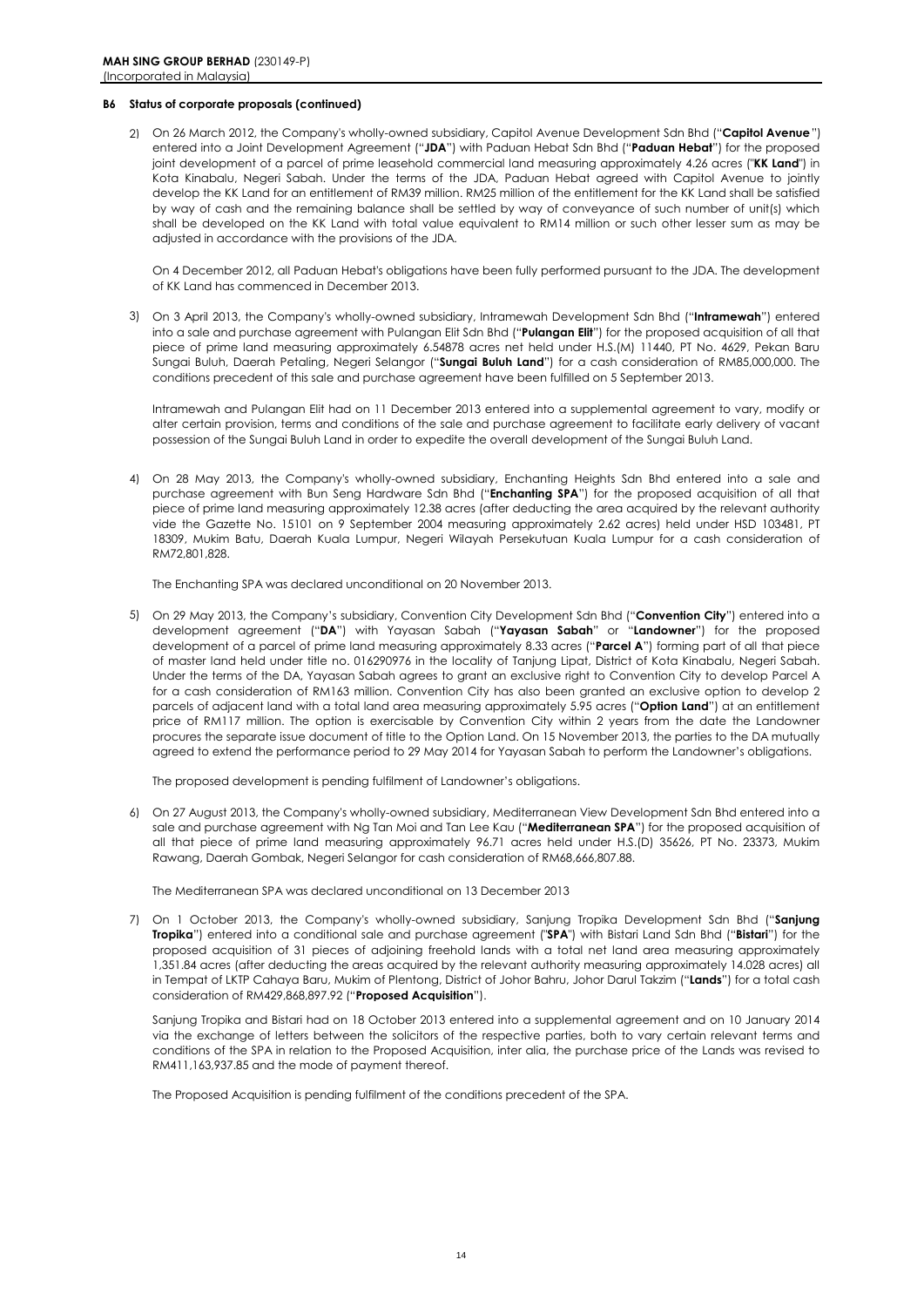### **B6 Status of corporate proposals (continued)**

8) On 10 December 2013, the Company's wholly-owned subsidiary, Nature Legend Development Sdn Bhd entered into 4 separate sale and purchase agreements with several parties for the proposed acquisition of all that 20 pieces of prime freehold contiguous land in Jawi, Penang measuring approximately 76.38 acres held under their respective title numbers, all in Mukim 07, District of Seberang Perai Selatan, State of Pulau Pinang for a total cash consideration of RM42,589,001.27

All the 4 sale and purchase agreements are declared unconditional on 24 December 2013.

9) The total gross proceeds raised by the Company from the Rights Issue amounted to RM397,741,720. The status of the utilisation of proceeds as at 21 February 2014 is as follow:

| Details of utilisation                                          | Approved<br>utilisation | Actual<br>utilisation | Reallocation  | <b>Balance</b><br>unutilised | Timeframe for<br>utilisation |
|-----------------------------------------------------------------|-------------------------|-----------------------|---------------|------------------------------|------------------------------|
|                                                                 | <b>RM'000</b>           | <b>RM'000</b>         | <b>RM'000</b> | <b>RM'000</b>                |                              |
| Property development expenditure<br>and future land acquisition | 350,000                 | (165.921)             |               | 184.079                      | Within 24 months             |
| General working capital                                         | 42.742                  | (43.311)              | 569           | $\overline{\phantom{0}}$     | Within 12 months             |
| Estimated expenses in relation to the<br>Proposals              | 5,000                   | (4.431)               | $(569)^7$     | $\overline{\phantom{a}}$     | Within 6 months              |
| Total                                                           | 397.742                 | (213.663)             |               | 84.079                       |                              |

\* The unutilised amount of RM569,000 designated for the estimated expenses in relation to the Proposals has been reallocated for general working capital requirements.

### **B7 Group borrowings**

Total group borrowings as at 31 December 2013 were as follows:

|                                 | Secured<br><b>RM'000</b> | Secured<br><b>RM'000</b>        | Secured<br><b>RM'000</b> | Total<br><b>RM'000</b> |
|---------------------------------|--------------------------|---------------------------------|--------------------------|------------------------|
| (Denominated in)                | (RM)                     | <i>(Indonesian</i> )<br>Rupiah) | (USD)                    |                        |
| Redeemable convertible bonds    |                          |                                 |                          |                        |
| - after 12 months               | 283,720                  |                                 |                          | 283,720                |
| Term loans payable              |                          |                                 |                          |                        |
| - within 12 months              | 71.422                   | 3,500                           |                          | 74,922                 |
| - after 12 months               | 750.159                  | 6,311                           |                          | 756,470                |
|                                 | 821,581                  | 9.811                           |                          | 831,392                |
| Short term borrowings           | 3,564                    | 2.148                           | 3.276                    | 8.988                  |
| <b>Bank overdrafts</b>          |                          | 340                             |                          | 340                    |
| Finance lease and hire purchase |                          |                                 |                          |                        |
| - within 12 months              | 1.735                    |                                 |                          | 1,735                  |
| - after 12 months               | 3,670                    |                                 |                          | 3,670                  |
|                                 | 5.405                    | -                               |                          | 5,405                  |
| Total                           | .114.270                 | 12.299                          | 3.276                    | ,129,845               |

### **B8 Material litigation**

The Group is not engaged in any material litigation as at 21 February 2014, being the latest practicable date which is not earlier than 7 days from the date of issuance of this Interim Financial Report.

### **B9 Derivatives Financial Instrument**

As at 31 December 2013, there were no outstanding foreign currency forward contracts.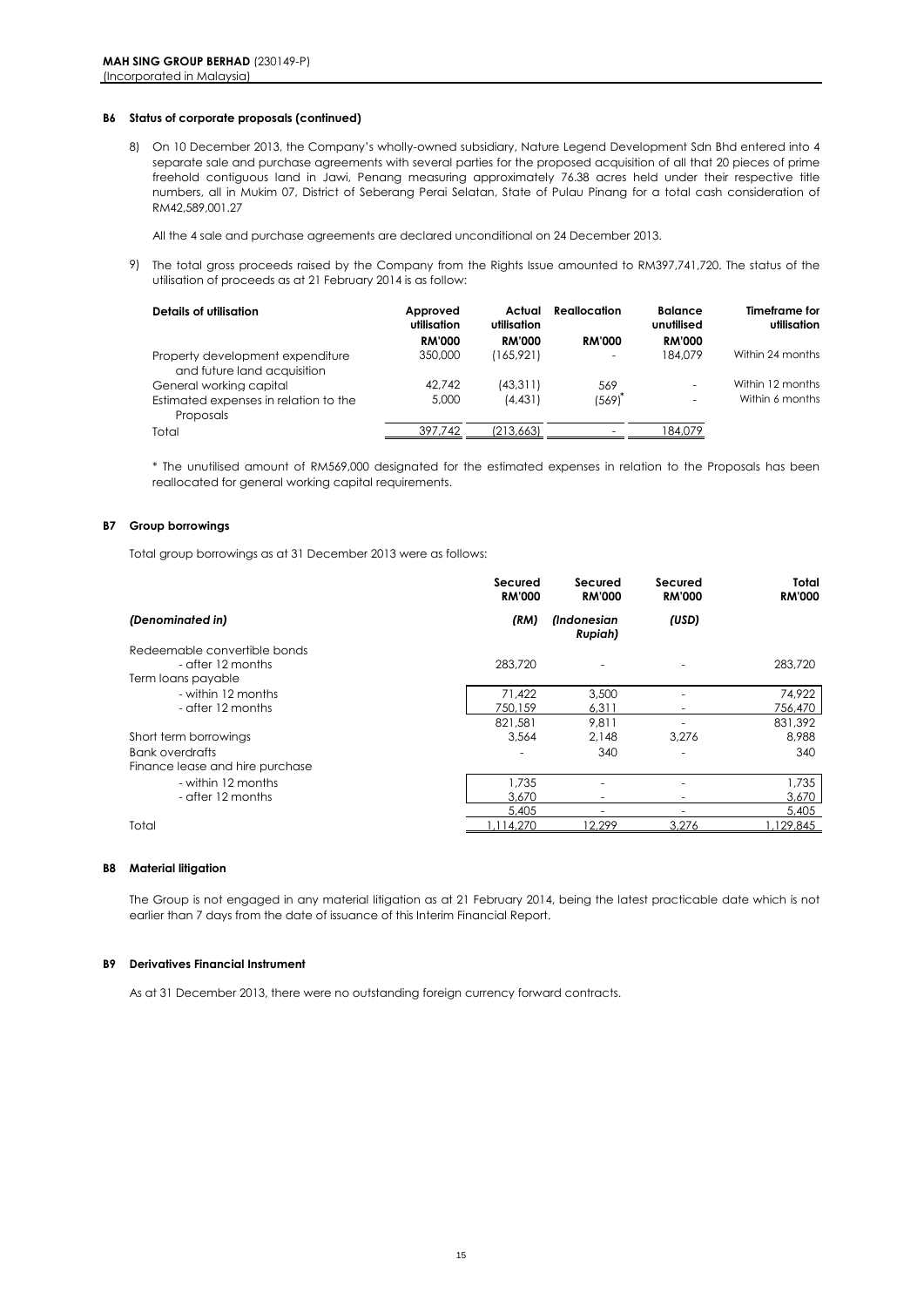### **B10 Realised and unrealised earnings or losses disclosure**

The retained earnings as at 31 December 2013 and 31 December 2012 were analysed as follows:

|                                                            | 31/12/2013<br><b>RM'000</b> | 31/12/2012<br>RM'000 |
|------------------------------------------------------------|-----------------------------|----------------------|
| Total retained earnings of the Group                       |                             |                      |
| - Realised                                                 | 744.271                     | 616,308              |
| - Unrealised                                               | 73,025                      | 60,464               |
|                                                            | 817.296                     | 676.772              |
| Total share of accumulated losses from associated company  |                             |                      |
| - Realised                                                 | (73)                        | (73)                 |
|                                                            | 817.223                     | 676.699              |
| Less: Consolidation adjustments                            | 16,803                      | (22, 912)            |
| Total group retained earnings as per consolidated accounts | 834.026                     | 653.787              |

### **B11 Additional disclosures pursuant to para 16, Part A, Appendix 9B of Bursa Malaysia Securities Berhad Listing Requirements**

|                                                                            | 3 months ended<br>31/12/2013<br><b>RM'000</b> | Year ended<br>31/12/2013<br><b>RM'000</b> |
|----------------------------------------------------------------------------|-----------------------------------------------|-------------------------------------------|
| Depreciation and amortisation                                              | (4,226)                                       | (16, 421)                                 |
| Gain on redemption of investments in short term funds                      | 925                                           | 1.024                                     |
| Impairment of intangible assets                                            | ٠                                             | (1,042)                                   |
| Net foreign exchange gain                                                  | 762                                           | 1.814                                     |
| Net gain on foreign exchange forward contracts                             |                                               | 30                                        |
| Reversal of / (Allowance for) doubtful debts - trade and other receivables | 288                                           | (88)                                      |
| Written off of / allowance for slow-moving inventories                     | (120)                                         | (454)                                     |

Other than the items above which have been included in the profit or loss, there were no impairment of assets or exceptional items which may have an effect on the results for the current financial year ended 31 December 2013.

### **B12 Dividend proposed**

- i) The Board of Directors has proposed first and final single-tier dividend of 8.0 sen per ordinary share of RM0.50 each (2012: 7.6 sen per ordinary share of RM0.50 each consisting of 0.4 sen per share less income tax of 25% and single-tier dividend of 7.2 sen per share) in respect of the financial year ended 31 December 2013, which is subject to the approval of the shareholders of the Company at the forthcoming Annual General Meeting.
- ii) The date payable of the dividend will be determined at a later date.
- iii) In respect of deposited securities, entitlement to dividends will be determined on the basis of the record of depositors as at a date to be determined later.

### **B13 Earnings per share ("EPS")**

### **(a) Basic EPS**

The basic earnings per share has been calculated by dividing the Group's net profit attributable to ordinary equity holders for the year by the weighted average number of ordinary shares in issue.

|                                                                | 3 months ended |            |            | Year ended |
|----------------------------------------------------------------|----------------|------------|------------|------------|
|                                                                | 31/12/2013     | 31/12/2012 | 31/12/2013 | 31/12/2012 |
| Net profit for the year (RM'000)                               | 70.698         | 55,399     | 280.616    | 230,617    |
| Weighted average number of ordinary<br>shares in issue ('000)* | 1,388,752      | 1.112.161  | 1.303.917  | 1.107.571  |
| Basic EPS (sen)                                                | 5.09           | 4.98       | 21.52      | 20.82      |